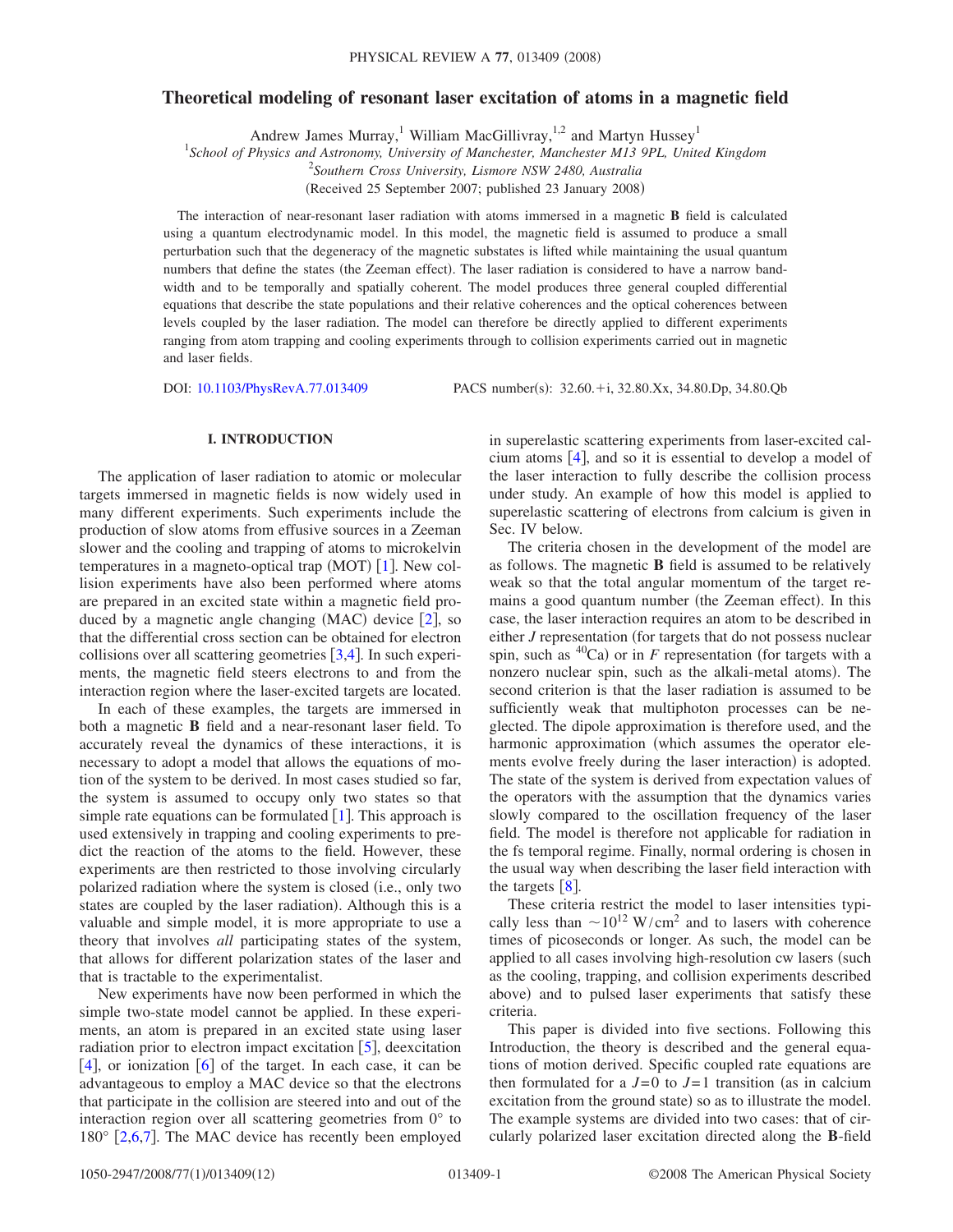direction and that of linearly polarized laser excitation where the applied **B** field is orthogonal to the polarization vector of the laser. Examples of the dynamics of the interaction are also presented.

The steady-state solutions are then derived for the  $J=0$  to *J*= 1 transition, and it is shown that these are considerably more complex than for the two-state system when linearly polarized radiation is used. From these equations, the effects of the combined magnetic and electric fields are derived in terms of a density matrix describing the "shape" and orientation of the excited *P*-state atom in an analogous way to that used to describe atoms excited by electron impact. Finally, the application of the model to the superelastic scattering process in a MAC device is presented.

## **II. QED THEORY FOR THE INTERACTION OF LASER AND MAGNETIC FIELDS WITH A TARGET**

In the following description of the QED theory, we follow the work of Farrell, MacGillivray, and Standage  $[9]$  $[9]$  $[9]$ , who derived the equations of motion for superelastic scattering studies from sodium. The Hamiltonian used in this previous work is modified here to include the effects of the magnetic field, which is treated as a perturbation. The description is in the Heisenberg picture in which the operators are time dependent. By moving to the reference frame of the laser field, the operators are transformed to slowly varying terms whose expectation values directly relate to density matrix elements describing the populations and coherences between states coupled by the radiation field.

Consider first the Hamiltonian, which describes the interaction of an atomic target with a laser field and a weak magnetic field. This may be written

$$
H = H_{atom} + H_{field} + H_{interaction}
$$
  
= 
$$
[H_{free} + H_{B field}] + H_{field} + H_{interaction},
$$
 (1)

<span id="page-1-0"></span>where

$$
H_{atom} = H_{free} + H_{B\ field} = \sum_{i} \hbar \omega_{i} |i\rangle\langle i| + \frac{\mu_{B}g_{J(F)}}{\hbar} \mathbf{J}(\mathbf{F}) \cdot \mathbf{B}
$$

$$
= \sum_{i} \hbar \omega_{i} |i\rangle\langle i| + \left(\frac{\mu_{B}g_{J(F)}|\mathbf{B}|}{\hbar}\right) \mathbf{J}(\mathbf{F}) \cdot \hat{\mathbf{B}}, \tag{2}
$$

 $\omega_{BJ(F)} = \frac{\mu_{BSJ(F)}|\mathbf{B}|}{\hbar}$  is the Larmor precession frequency,  $\mu_B$  is the Bohr magneton, and  $g_{J(F)}$  is the Lande *g* factor either in *J* or  $F$  representation [[10](#page-10-9)]. Equation ([2](#page-1-0)) can be written in either representation, so *J* will be used from this point for simplicity.

The Hamiltonian for the coherent laser field may be written in terms of annihilation and creation operators in the usual way:

$$
H_{field} = \sum_{\lambda'} \hbar \omega_{\lambda'} a_{\lambda'}^{\dagger} a_{\lambda'}, \qquad (3)
$$

where the mode index  $\lambda'$  specifies the polarization  $\hat{\boldsymbol{\epsilon}}_{\lambda'}$  and wave vector  $\mathbf{k}_{\lambda}$  of the laser field. The interaction Hamil<span id="page-1-1"></span>tonian that physically describes the coupling of the laser field to the atom is given by  $[8]$  $[8]$  $[8]$ 

$$
H_{interaction} = \sum_{\lambda', e', g'} \hbar (g_{e'g'}^{\lambda'} \hat{\sigma}_{e'g'} a_{\lambda'} e^{+ik_{\lambda'}z} + g_{e'g}^{\lambda' *} a_{\lambda'}^{\dagger} e^{-ik_{\lambda'}z} \hat{\sigma}_{g'e'}),
$$
\n(4)

where  $g_{e'g'}^{\lambda'} = i \sqrt{\frac{\omega_{\lambda'}}{2\epsilon_0 \hbar V}} \hat{\boldsymbol{\epsilon}}_{\lambda'} \cdot \mathbf{D}_{e'g'}$  is a coupling coefficient between the laser field mode and atomic states  $|g'\rangle$ ,  $|e'\rangle$ , with *V* being the mode volume and  $D_{e'g'}$  the dipole moment. The atomic operators are given by the outer product of state vectors that define the atomic system:

$$
\hat{\sigma}_{ij} = |i\rangle\langle j|.\tag{5}
$$

Since the field and atomic operators commute, the ordering of Eq. ([4](#page-1-1)) is arbitrary. However, by writing Eq. (4) in *normal ordering* as above, it is then possible to directly relate the results of further operations to the classical analogies of spontaneous emission due to radiation reaction of the source Coulomb field upon itself  $\lceil 11 \rceil$  $\lceil 11 \rceil$  $\lceil 11 \rceil$ .

The derivation of the Heisenberg operator equations of motion is calculated in the usual way. For operators  $\hat{\sigma}_{eg}$  between the lower states  $|g\rangle$  and upper excited states  $|e\rangle$ , this is given by

$$
\frac{d\hat{\sigma}_{eg}}{dt} = -\frac{i}{\hbar} [\hat{\sigma}_{eg}, H] = -\frac{i}{\hbar} [\hat{\sigma}_{eg}, H_{atom}] - \frac{i}{\hbar} [\hat{\sigma}_{eg}, H_{int}].
$$
\n
$$
\underbrace{\text{term 1}}_{term 1} \tag{6}
$$

 $H_{field}$  does not contribute since it commutes with the atomic operator. By appropriate manipulation of the above equations, term 1 is given by

$$
-\frac{i}{\hbar}[\hat{\sigma}_{eg},H_{atom}] = -i\left\{(\omega_g - \omega_e)|e\rangle\langle g| + \left[|e\rangle\langle g|\left(\frac{\mu_B g}{\hbar^2}\right)\mathbf{J}\cdot\hat{\mathbf{B}}\right.\right.\left.\left.-\left(\frac{\mu_B g}{\hbar^2}\right)\mathbf{J}\cdot\hat{\mathbf{B}}|e\rangle\langle g|\right]\right\}.
$$
\n(7)

The derivation of term 2 is considerably more involved. Since the field mode couples to the atom, the time dependence of  $a_{\lambda}^{\dagger}$ , and  $a_{\lambda}$ , depends on the atomic-state ensemble and the coupling coefficients. By appropriate manipulation of the operator equation, it can be shown that

<span id="page-1-2"></span>
$$
a_{\lambda'}(t) = a_{\lambda'}(0)e^{-i\omega_{\lambda'}t}
$$
  
\n
$$
-i\sum_{e'',g''}g_{e''g''}^{\lambda'^*}e^{-ik_{\lambda'}z}\int_0^t\hat{\sigma}_{g''e''}(t')e^{-i\omega_{\lambda'}(t-t')}dt',
$$
  
\n
$$
a_{\lambda'}^{\dagger}(t) = a_{\lambda'}^{\dagger}(0)e^{+i\omega_{\lambda'}t}
$$
  
\n
$$
+i\sum_{e'',g''}g_{e''g''}^{\lambda'}e^{ik_{\lambda'}z}\int_0^t\hat{\sigma}_{e''g''}(t')e^{+i\omega_{\lambda'}(t-t')}dt'. \quad (8)
$$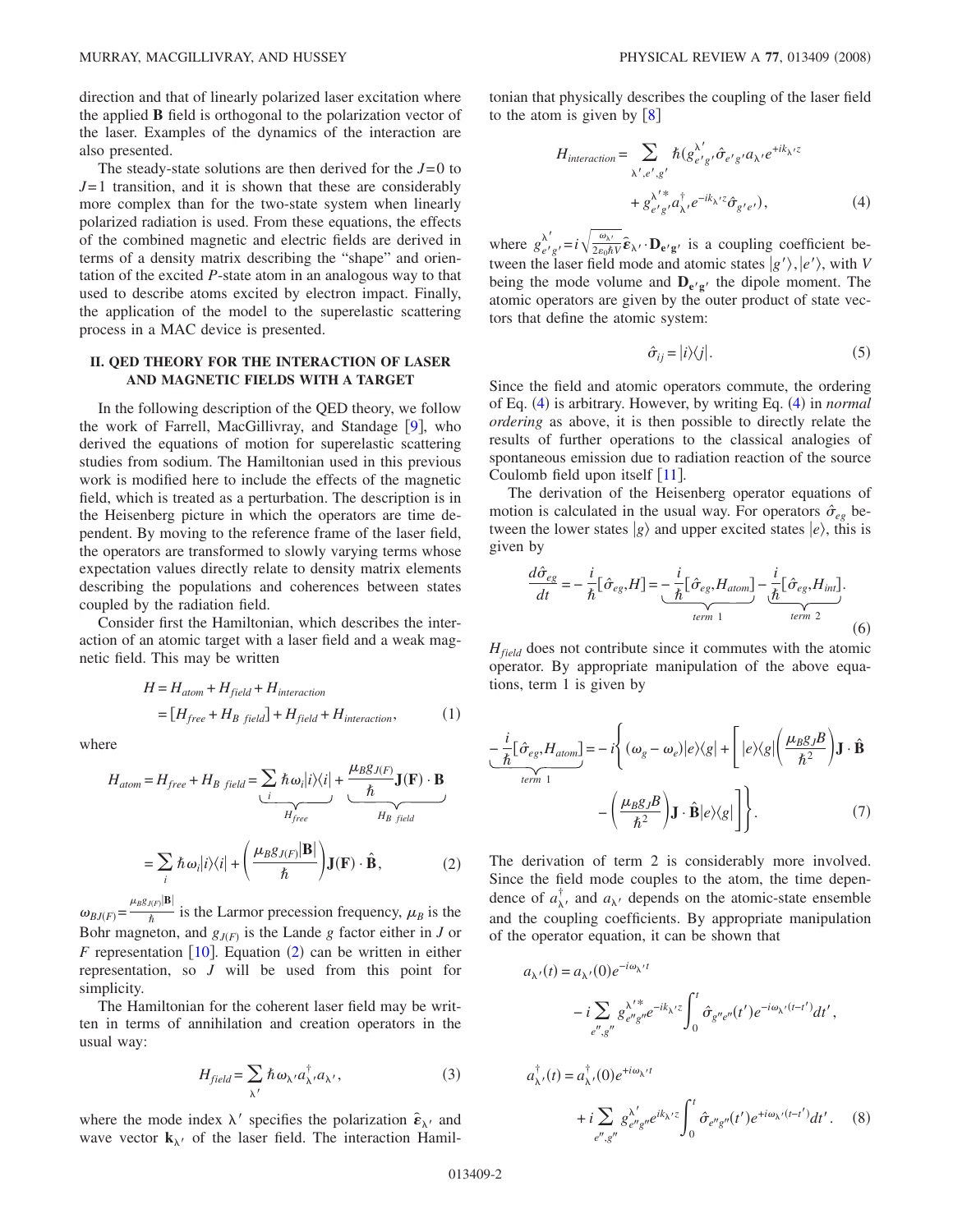Substituting Eqs.  $(8)$  $(8)$  $(8)$  into term 2 and by invoking the Harmonic approximation, it can be shown that

<span id="page-2-0"></span>
$$
-\frac{i}{\hbar}[\hat{\sigma}_{eg},H_{int}] = -i\sum_{\lambda',e'}g_{e'g}^{\lambda'^*}a_{\lambda'}^{\dagger}(0)e^{+i(\omega_{\lambda'}t-k_{\lambda'}z)}\hat{\sigma}_{ee'}
$$
  
+ $i\sum_{\lambda',g'}g_{eg'}^{\lambda'^*}a_{\lambda'}^{\dagger}(0)e^{+i(\omega_{\lambda'}t-k_{\lambda'}z)}\hat{\sigma}_{g'g}$   
+
$$
\sum_{\lambda',g'}\left(\sum_{e'',g''}g_{e'g}^{\lambda'^*}g_{e''g}^{\lambda''}a_{e''g''}^{\dagger}\hat{\sigma}_{e''g''}\right)
$$
  

$$
\times\int_{0}^{t}e^{+i(\omega_{\lambda'}-\omega_{e''}+\omega_{g''})(t-t')}dt'\right)\hat{\sigma}_{ee'}
$$
  
-
$$
\sum_{\lambda',g'}\left(\sum_{e'',g''}g_{eg'}^{\lambda'^*}g_{e''g}^{\lambda''}a_{e''g''}^{\dagger}\hat{\sigma}_{e''g''}\right)
$$
  

$$
\times\int_{0}^{t}e^{+i(\omega_{\lambda'}-\omega_{e''}+\omega_{g''})(t-t')}dt'\right)\hat{\sigma}_{g'g}.
$$
(9)

The integrals in Eq. ([9](#page-2-0)) are evaluated in the usual way for interaction times large compared to the characteristic time associated with detuning and can be approximated to  $\delta$  functions  $[8,11]$  $[8,11]$  $[8,11]$  $[8,11]$ . The complete operator equation is thus given by summing terms 1 and 2:

$$
\frac{d\hat{\sigma}_{eg}}{dt} = -i \left( (\omega_g - \omega_e) \hat{\sigma}_{eg} + \frac{\mu_B B}{\hbar^2} (\hat{\sigma}_{eg} g_J \mathbf{J} \cdot \hat{\mathbf{B}} - g_J \mathbf{J} \cdot \hat{\mathbf{B}} \hat{\sigma}_{eg}) \right)
$$

$$
-i \sum_{\substack{\lambda', e' \\ \lambda', e'}} g_{e'g}^{\lambda'^*} a_{\lambda'}^\dagger(0) e^{+i(\omega_{\lambda'} t - k_{\lambda'} z)} \hat{\sigma}_{ee'}
$$

$$
+ i \sum_{\substack{\lambda', g' \\ \lambda', g'}} g_{eg'}^{\lambda'^*} a_{\lambda'}^\dagger(0) e^{+i(\omega_{\lambda'} t - k_{\lambda'} z)} \hat{\sigma}_{g'g}
$$

$$
- \sum_{\substack{\lambda', g', e' \\ \lambda', g', e'}} g_{eg'}^{\lambda'^*} g_{e'g}^{\lambda'} \hat{\sigma}_{e'g} \pi \delta(\omega_{\lambda'} - \omega_{e'} + \omega_{g'}).
$$
(10)

To establish expectation values, the atomic operators  $\hat{\sigma}_{ij}$  are transformed to slowly varying operators  $\chi_{ij}$ :

$$
\hat{\sigma}_{eg} = \chi_{eg} e^{i(\omega_L t - k_L z)}, \quad \hat{\sigma}_{gg'} = \chi_{gg'}; \hat{\sigma}_{ee'} = \chi_{ee'}, \quad (11)
$$

and so

$$
\frac{d\hat{\sigma}_{eg}}{dt} = \frac{d\chi_{eg}}{dt}e^{i(\omega_L t - k_L z)} + i\omega_L \chi_{eg}e^{i(\omega_L t - k_L z)} - ik_L \frac{dz}{dt} \chi_{eg}e^{i(\omega_L t - k_L z)}
$$

$$
= \chi_{eg}e^{i(\omega_L t - k_L z)} + i(\omega_L - k_L v_z) \chi_{eg}e^{i(\omega_L t - k_L z)}.
$$
(12)

Taking expectation values, the equation of motion then becomes

$$
\langle \dot{\chi}_{eg} \rangle = -i \left( (\omega_L - k_L v_z - \omega_{eg}) \langle \chi_{eg} \rangle \right.\n+ \frac{\mu_B B}{\hbar^2} \langle \chi_{eg} g_J \mathbf{J} \cdot \hat{\mathbf{B}} - g_J \mathbf{J} \cdot \hat{\mathbf{B}} \chi_{eg} \rangle \right)\n- i \sum_{\lambda', e'} g_{e'g}^{\lambda^*} \langle a_{\lambda'}^{\dagger}(0) \rangle \langle \chi_{ee'} \rangle e^{+i[(\omega_{\lambda'} - \omega_L)t - (k_{\lambda'} - k_L)z]}
$$

+ 
$$
i \sum_{\lambda',g'} g_{eg'}^{\lambda'^*}(a_{\lambda'}^{\dagger}(0)) \langle \chi_{g'g} \rangle e^{+i[(\omega_{\lambda'}-\omega_L)t-(k_{\lambda'}-k_L)z]}
$$
  
-  $\sum_{\lambda',g',e'} g_{eg'}^{\lambda'^*}(s_{e'g'} \langle \chi_{e'g} \rangle \pi \delta(\omega_{\lambda'}-\omega_{e'}+\omega_{g'}).$  (13)

Assuming coherent laser excitation (e.g., from a highresolution laser operating far above threshold) and noting that the laser field can be written in terms of coherent states [[8](#page-10-7)], we set  $\lambda' = L$  in the driving terms so that

<span id="page-2-1"></span>
$$
\langle \dot{\chi}_{eg} \rangle = -i \left( \Delta_{L,eg} \langle \chi_{eg} \rangle + \frac{\mu_B B}{\hbar^2} \langle \chi_{eg} g_J J \cdot \hat{\mathbf{B}} - g_J J \cdot \hat{\mathbf{B}} \chi_{eg} \rangle \right) \n- i \sum_{L,e'} \Omega_{e'g}^L \langle \chi_{ee'} \rangle + i \sum_{L,g'} \Omega_{eg'}^L \langle \chi_{g'g} \rangle \n- \sum_{\lambda,g',e'} g_{eg'}^{\lambda^*} g_{e'g'}^{\lambda} \langle \chi_{e'g} \rangle \pi \delta(\omega_{\lambda} - \omega_{e'} + \omega_{g'}), \qquad (14)
$$

where the Doppler detuning is given by

$$
\Delta_{L,eg} = \omega_L - k_L v_z - (\omega_e - \omega_g) = \omega_L - k_L v_z - \omega_{eg} \qquad (15)
$$

and the on-resonance half Rabi frequency (set to be real by an appropriate choice of phase) is given by

$$
\Omega_{eg}^L = g_{eg}^{L^*} \langle a_L^{\dagger}(0) \rangle = g_{eg}^L \langle a_L(0) \rangle, \tag{16}
$$

where expectation values are taken over the coherent states of the laser field. The Rabi frequency can be directly calculated from the intensity of the laser radiation and lifetime of the upper excited state (see, for example,  $[12,13]$  $[12,13]$  $[12,13]$  $[12,13]$ ).

In a similar way as shown above, the equations of motion for substates in the same level can be derived. For the upper laser-excited state,

$$
\langle \dot{\chi}_{e''e} \rangle = -i \Big( (\omega_e - \omega_{e''}) \langle \chi_{e''e} \rangle + \frac{\mu_B B}{\hbar^2} \langle \chi_{e''e} g_J J \cdot \hat{\mathbf{B}} \n- g_J J \cdot \hat{\mathbf{B}} \chi_{e''e} \rangle \Big) - i \sum_{L,g'} \Omega_{eg'}^L \langle \chi_{e''g'} \rangle \n- \sum_{\lambda',g',e'} g_{eg'}^{\lambda'g} g_{e'g'}^{\lambda''g} \pi \delta(\omega_{e'} - \omega_{g'} - \omega_{\lambda'}) \langle \chi_{e''e'} \rangle \n+ i \sum_{L,g'} \Omega_{e''g'}^L \langle \chi_{g'e} \rangle - \sum_{\lambda',g',e'} g_{e''g'}^{\lambda''g} g_{e'g'}^{\lambda'} \n\times \pi \delta(\omega_{\lambda'} - \omega_{e'} + \omega_{g'}) \langle \chi_{e'e} \rangle, \tag{17}
$$

whereas for the lower state,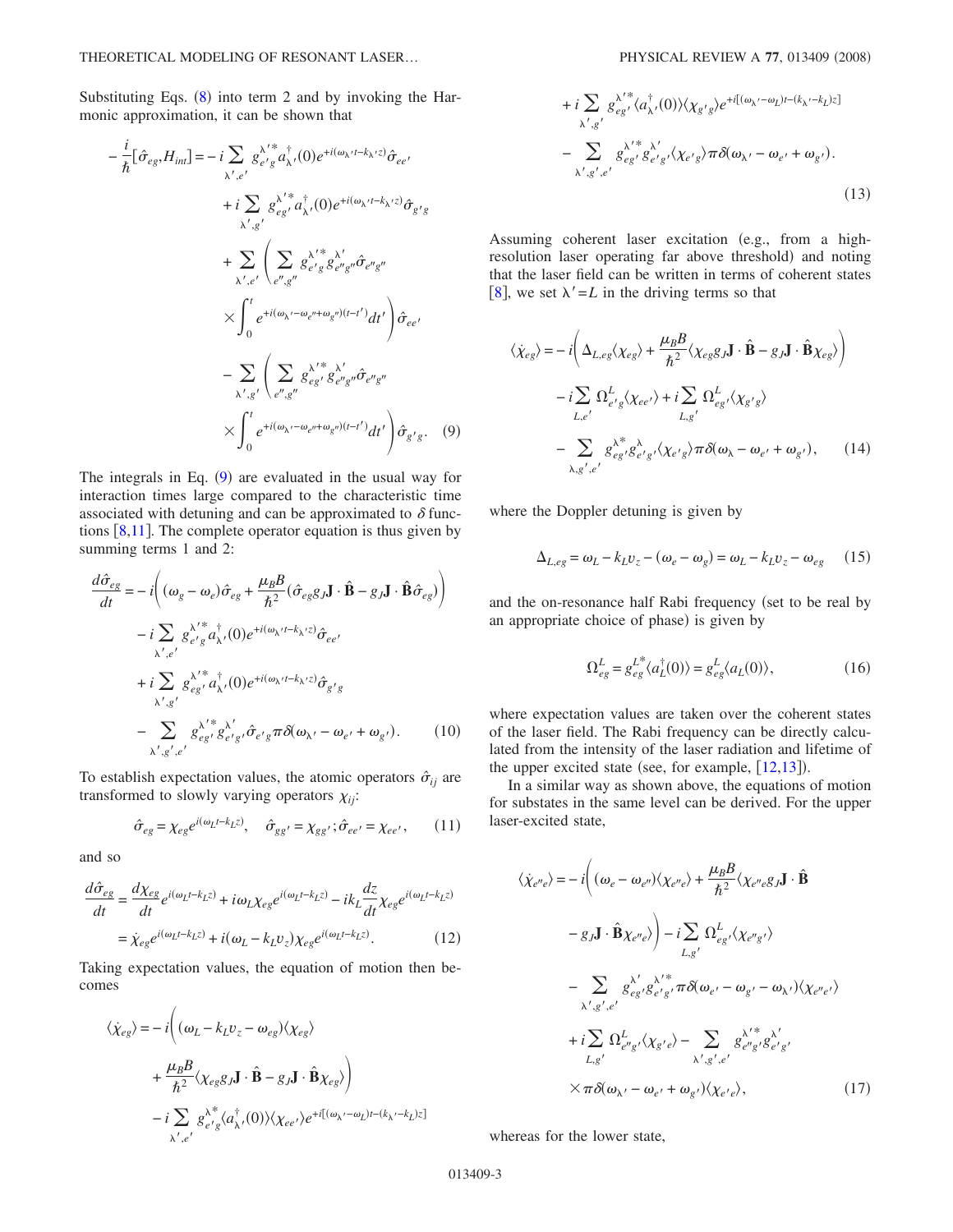<span id="page-3-0"></span>
$$
\langle \dot{\chi}_{g''g} \rangle = -i \Big( (\omega_g - \omega_{g''}) \langle \chi_{g''g} \rangle + \frac{\mu_B B}{\hbar^2} \langle \chi_{g''g} g_J J \cdot \hat{\mathbf{B}} \n- g_J J \cdot \hat{\mathbf{B}} \chi_{g''g} \rangle \Big) + i \sum_{L,e'} \Omega_{e'g''}^L \langle \chi_{e'g} \rangle \n+ \sum_{\lambda',e',e'''} g_{e'g''}^{\lambda'} g_{e''g}^{\lambda''} \langle \chi_{e'e''} \rangle \n\times \pi \delta(\omega_{e'''} - \omega_g - \omega_{\lambda'}) - i \sum_{L,e'} \Omega_{e'g}^L \langle \chi_{g''e'} \rangle \n+ \sum_{\lambda',e',e'''} g_{e''g}^{\lambda''g} g_{e''g''}^L \langle \chi_{e''e'} \rangle \pi \delta(\omega_{\lambda'} + \omega_{g''} - \omega_{e'''}).
$$
\n(18)

#### **A. Choice of quantization axis**

Equations  $(14)$  $(14)$  $(14)$ – $(18)$  $(18)$  $(18)$  are general equations that define the dynamics of the system under the influence of a laser field and a magnetic field. To proceed further, a quantization axis is defined so that measurements can be taken. In the case presented here, the quantization axis (*z* axis) is chosen parallel to the magnetic field  $\hat{\mathbf{B}}$ . The expectation values of the magnetic terms can then be derived.

As an example, consider the magnetic terms in Eq.  $(14)$  $(14)$  $(14)$ :

$$
\left(\frac{\mu_B B}{\hbar^2}\right) \langle \chi_{eg} g_J \mathbf{J} \cdot \hat{\mathbf{B}} - g_J \mathbf{J} \cdot \hat{\mathbf{B}} \chi_{eg} \rangle
$$
  
=\left(\frac{\mu\_B B}{\hbar^2}\right) (\langle \psi | e \rangle \langle g | g\_J \mathbf{J} \cdot \hat{\mathbf{B}} | \psi \rangle - \langle \psi | g\_J \mathbf{J} \cdot \hat{\mathbf{B}} | e \rangle \langle g | \psi \rangle). (19)

Since  $\mathbf{z} \parallel \hat{\mathbf{B}}$ , we have

$$
\left(\frac{\mu_B B}{\hbar^2}\right) (\langle \psi | e \rangle \langle g | g_J \mathbf{J} \cdot \hat{\mathbf{B}} | \psi \rangle - \langle \psi | g_J \mathbf{J} \cdot \hat{\mathbf{B}} | e \rangle \langle g | \psi \rangle)
$$
  
\n
$$
= \left(\frac{\mu_B B}{\hbar^2}\right) (\langle \psi | e \rangle \langle g | g_J J_z | \psi \rangle - \langle \psi | g_J J_z | e \rangle \langle g | \psi \rangle)
$$
  
\n
$$
= (\omega_{BJ_g} m_g - \omega_{BJ_e} m_e) \langle \chi_{eg} \rangle.
$$
 (20)

The expectation values of the slowly varying operators are directly related to the density matrix elements more commonly used to define the atomic states:

$$
\langle \chi_{eg} \rangle = \langle \psi | e \rangle \langle g | \psi \rangle = (\langle e | \psi \rangle \langle \psi | g \rangle)^{*} = \rho_{eg}^{*} = \rho_{ge}. \tag{21}
$$

The equations of motion choosing the z axis along the B-field direction) are then given for lower-state populations  $(g = g'')$  and atomic coherences  $(g \neq g'')$  by:

<span id="page-3-1"></span>
$$
\dot{\rho}_{gg''} = -i(\omega_g - \omega_{g''} + \omega_{BJ_g} m_g - \omega_{BJ_{g''}} m_{g''}) \rho_{gg''} + i \sum_{L,e} \Omega_{eg''}^L \rho_{ge}
$$
  

$$
-i \sum_{L,e} \Omega_{eg}^L \rho_{eg''} + \sum_{\lambda,e',e''} g_{e'g''}^{\lambda} g_{e''g}^{\lambda^*} \pi \delta(\Delta_{e''g} - \omega_{\lambda}) \rho_{e''e'}
$$
  

$$
+ \sum_{\lambda,e',e''} g_{e'g}^{\lambda^*} g_{e''g''}^{\lambda} \pi \delta(\Delta_{e''g} - \omega_{\lambda}) \rho_{e'e''};
$$
(22)

Upper state populations  $(e = e'')$  and atomic coherences  $(e \neq e'')$  by:

$$
\dot{\rho}_{ee''} = -i(\omega_e - \omega_{e''} + \omega_{BJ_e} m_e - \omega_{BJ_{e''}} m_{e''}) \rho_{ee''} + i \sum_{L,g} \Omega_{e''g}^L \rho_{eg}
$$

$$
-i \sum_{L,g} \Omega_{eg}^L \rho_{ge''} - \sum_{\lambda,g',e'} g_{eg}^{\lambda} g_{e'g}^{\lambda^*} \pi \delta(\Delta_{e'g'} - \omega_\lambda) \rho_{e'e''}
$$

$$
- \sum_{\lambda,g',e'} g_{e''g'}^{\lambda^*} g_{e'g'}^{\lambda} \pi \delta(\Delta_{e'g'} - \omega_\lambda) \rho_{ee'}, \qquad (23)
$$

and optical  $(e=g \pm 1,0)$  and non-optical  $(e \neq g \pm 1,0)$ coherences between lower and upper states by:

<span id="page-3-2"></span>
$$
\dot{\rho}_{ge} = -i(\Delta_{L,eg} + \omega_{BJ_g} m_g - \omega_{BJ_e} m_e) \rho_{ge} - i \sum_{L,e'} \Omega_{e'g}^L \rho_{e'e} \n+ i \sum_{L,g'} \Omega_{eg'}^L \rho_{gg'} - \sum_{\lambda,g',e'} \rho_{ge'} g_{eg'}^{\lambda^*} g_{e'g'}^{\lambda^*} \pi \delta(\Delta_{e'g'} - \omega_\lambda),
$$
\n(24)

where  $\Delta_{eg} = \omega_e - \omega_g$  and other terms are as stated. These equations can be summarized into a single matrix equation

$$
\dot{\rho} = A \rho, \tag{25}
$$

<span id="page-3-3"></span>where  $\rho$  is a column vector with elements  $\rho_{ij}$  and  $\Lambda$  is a complex matrix defined by Eqs.  $(22)$  $(22)$  $(22)$ – $(24)$  $(24)$  $(24)$ .

The coupled differential equations  $(22)$  $(22)$  $(22)$ – $(24)$  $(24)$  $(24)$  are a general set of equations that can be applied to any system with the proviso that the quantization axis is along the direction of the magnetic **B** field. The first terms are oscillatory terms between substates of the same state ensemble and may lead to quantum beats or **B**-field-induced oscillations. Terms involving the Rabi frequency are coherent driving terms that result in absorption of photons from the laser field and stimulated emission of photons into the laser field. The Rabi frequency is directly proportional to the magnitude of the electric field [[8](#page-10-7)], and so the probability of absorption and stimulated emission processes is proportional to the square root of the laser intensity.

The triple sums in Eqs.  $(22)$  $(22)$  $(22)$ – $(24)$  $(24)$  $(24)$  arise from spontaneous emission of photons. These relaxation terms arise even when there are no driving terms (i.e., when  $\Omega_{eg}^L = 0$ ) and lead to damping of any oscillations over time. They can be represented by a set of generalized decay constants where

$$
\Gamma_{ege's'} = \sum_{\lambda'} \left[ g_{e'g'}^{\lambda'} g_{eg}^{\lambda'}^* \pi \delta(\Delta_{e'g'} - \omega_{\lambda'}) \right. \n+ g_{e'g'}^{\lambda'} g_{eg}^{\lambda'} \pi \delta(\Delta_{eg} - \omega_{\lambda'}) \right] \n\Rightarrow \Gamma_{eg} = \Gamma_{egeg} = 2 \sum_{\lambda'} |g_{eg}^{\lambda'}|^2 \pi \delta(\Delta_{eg} - \omega_{\lambda'}) \n\Rightarrow \Gamma_e = \sum_g \Gamma_{eg} = 2 \sum_g \sum_{\lambda'} |g_{eg}^{\lambda'}|^2 \pi \delta(\Delta_{eg} - \omega_{\lambda'}).
$$
\n(26)

Note that should state  $|g\rangle$  *not* be the lowest state, an additional term must be included in Eq.  $(22)$  $(22)$  $(22)$  to allow for spontaneous decay from  $|g\rangle$  to all lower states that are optically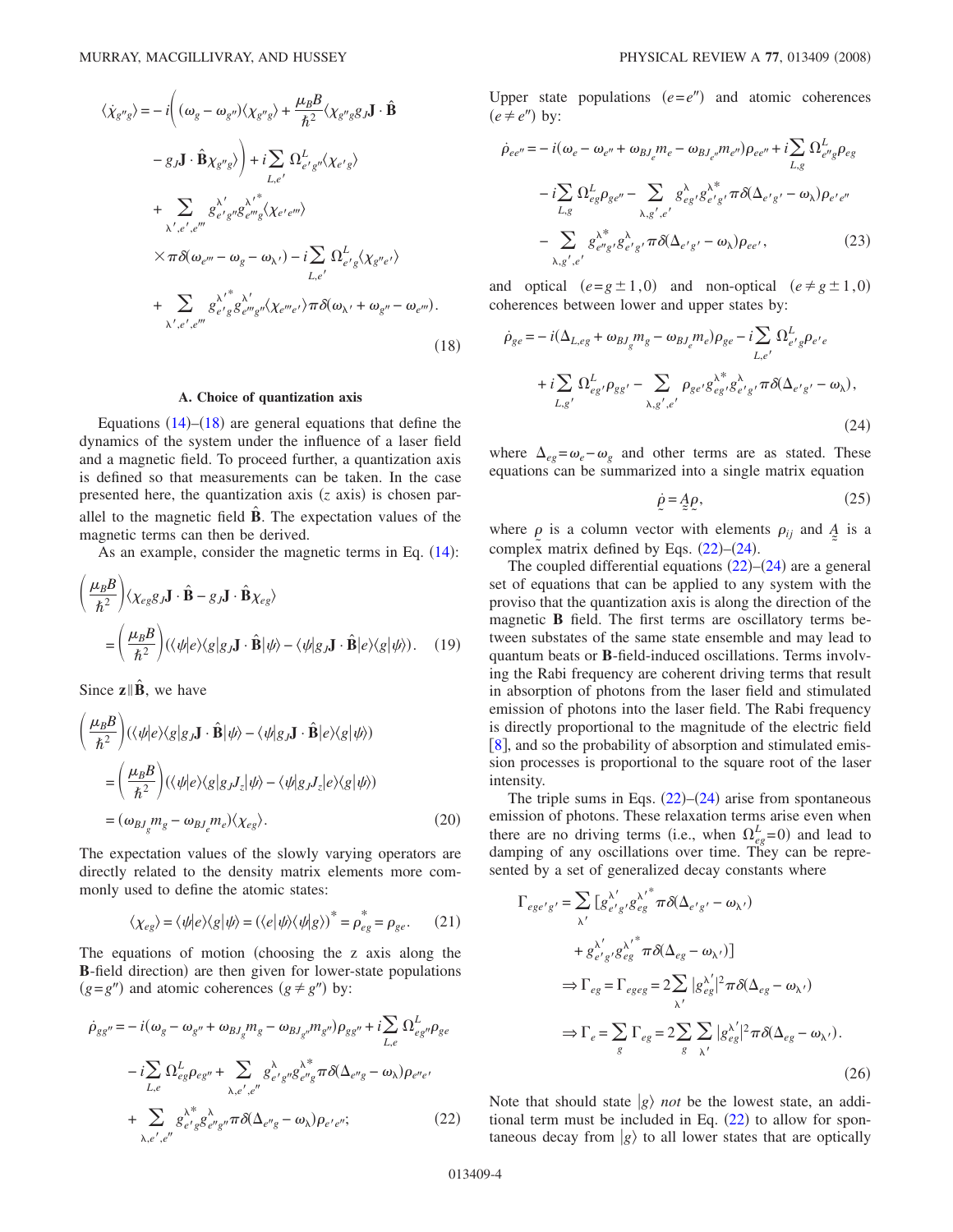<span id="page-4-0"></span>

FIG. 1. (Color online) Application of a weak **B** field removes the degeneracy of the states as shown. The laser is tuned near resonant to the atomic transition, such that the detuning from resonance is  $\Delta_{L,31}$ . The figure shows excitation by  $\sigma^+$  and  $\sigma^-$  radiation, where the quantization axes for the laser (along the beam direction) and the **B** field are the same.

accessible. Additionally, if the upper state  $|e\rangle$  can relax to states other than state  $|g\rangle$ , additional spontaneous emission terms must be included to allow for these transitions. These extra decay terms are fully described in  $[12,13]$  $[12,13]$  $[12,13]$  $[12,13]$ .

# **III. EXAMPLE: DERIVATION OF THE EQUATIONS OF MOTION FOR** *S* **TO** *P* **TRANSITIONS**

As an example of the use of Eqs.  $(22)$  $(22)$  $(22)$ – $(24)$  $(24)$  $(24)$  in an experiment, consider laser transitions from an *S* state to a *P* state under the action of a weak **B** field, as shown in Fig. [1.](#page-4-0) In this case, the laser is near resonance (detuning  $\Delta_{L,31}$  from the  $|J,m_J\rangle = |1,0\rangle$  state) and the Larmor frequency is  $\omega_{B1}$  for the upper state. Since the ground state is singlet,  $\omega_{B0} = 0$ . The coupling coefficients  $g_{eg}^{\lambda'}$  that are nonzero are then given by  $g_{21}^{-1}, g_{31}^0$ , and  $g_{41}^{+1}$ .

Two cases are presented to illustrate how the equations of motion are calculated. In the first, the laser radiation is circularly polarized and is directed along the **B**-field axis. The preferred quantization axis of the **B** field and the laser are then the same, so that transitions occur with  $\Delta m_J = \pm 1$  for  $\sigma^{\pm}$  radiation, as in Fig. [1.](#page-4-0)

The second case to be considered is when the laser beam is directed along the **B**-field direction and the laser is linearly polarized along the *x* axis. In this case, the "natural" quantization axis for the laser is along the polarization vector so that the target undergoes  $\Delta m_J = 0$  transitions in this frame. However, this reference frame is orthogonal to the axis chosen when deriving Eqs.  $(22)$  $(22)$  $(22)$ – $(24)$  $(24)$  $(24)$  and so cannot be adopted. It is therefore necessary to describe linearly polarized laser radiation as a superposition of  $\sigma^+$  and  $\sigma^-$ . The amplitude components of the superposed polarization account for the direction of the incident linearly polarized radiation. For linear excitation, the magnitude of these components will be equal. For elliptically polarized radiation, the complex amplitudes of the two components will differ so as to create a net handedness and direction of the incident radiation  $\lceil 14 \rceil$  $\lceil 14 \rceil$  $\lceil 14 \rceil$ .

## **A. Case 1: Circularly polarized laser excitation (B-field ¸ to laser direction)**

In this configuration the quantization axis is chosen as in Fig. [1](#page-4-0) and the laser promotes excitation from the  $|0,0\rangle = |1\rangle S$  state either to the  $|1,-1\rangle=|2\rangle$  state using  $\sigma^-$  radiation or to the  $|1,+1\rangle=|4\rangle$  state using  $\sigma^+$  radiation. The  $|1,0\rangle=|3\rangle$  state remains unpopulated in this frame of reference.

Consider excitation to the  $|1,-1\rangle=|2\rangle$  state using  $\sigma^-$  radiation. In this case the only nonzero coupling coefficient is  $g_{21}^{-1}$  and the half Rabi frequency is  $\Omega_{21}^{-1}$ . There is only one spontaneous emission route possible for this excitation process, which is relaxation back to the  $|0,0\rangle = |1\rangle$  state. This configuration therefore represents a dynamic closed two-state process described by four coupled differential equations (see the Appendix for an example of the procedure to derive these equations)

<span id="page-4-1"></span>
$$
\dot{\rho}_{11} = i\Omega_{21}^{-1}(\rho_{12} - \rho_{21}) + \Gamma_{21}\rho_{22},
$$
\n
$$
\dot{\rho}_{22} = i\Omega_{21}^{-1}(\rho_{21} - \rho_{12}) - \Gamma_{21}\rho_{22},
$$
\n
$$
\dot{\rho}_{12} = i\Omega_{21}^{-1}(\rho_{11} - \rho_{22}) - \left[\frac{\Gamma_{21}}{2} + i(\Delta_{L,31} + \omega_{B1})\right]\rho_{12},
$$
\n
$$
\dot{\rho}_{21} = i\Omega_{21}^{-1}(\rho_{22} - \rho_{11}) - \left[\frac{\Gamma_{21}}{2} - i(\Delta_{L,31} + \omega_{B1})\right]\rho_{21}, (27)
$$

Note that the detuning can be incorporated into a single term:

$$
\delta_{21} = \Delta_{L,31} + \omega_{B1}.\tag{28}
$$

The equations of motion then exactly match those from any two-state closed system. In this case the detuning depends upon the magnetic **B** field through the Larmor frequency component  $\omega_{B1}$ .

## **B.** Case 2: Linearly polarized laser excitation  $(B \perp E)$

For excitation using linearly polarized radiation where the polarization vector of the laser is orthogonal to the **B** field, the light vector must be decomposed into two orthogonal components whose reference axes are aligned with the **B** field. The result of this decomposition is that both the  $|1,-1\rangle$  and  $|1,+1\rangle$  states are *simultaneously* and *coherently* excited in the reference frame shown in Fig. [1.](#page-4-0) The equations of motion reflect this excitation by an appropriate choice of laser modes  $(L = \pm 1)$  and an appropriate choice of Rabi frequencies.

It can be shown that the relationship between the Rabi frequency in the reference frame of the laser polarization  $\Omega_{eg}^{\pi}$ and that of the **B** field  $(\Omega_{eg}^{\pm 1})$  is given by

$$
\Omega_{eg}^{\pi_x} = \frac{1}{\sqrt{2}} (\Omega_{eg}^{-1} - \Omega_{eg}^{+1}),
$$
\n(29)

where the convention of Corney  $[10]$  $[10]$  $[10]$  has been adopted for the circular basis states. Since excitation now involves three states  $(|1\rangle, |2\rangle,$  and  $|4\rangle)$ , there will be nine coupled differential equations that must be solved simultaneously. The nonzero coupling coefficients are  $g_{21}^{-1}$  and  $g_{41}^{+1}$  and the half Rabi frequency is  $\frac{1}{\sqrt{2}}(\Omega_{21}^{-1} - \Omega_{41}^{+1})$ .

The full set of coupled differential equations are then given by (see the Appendix)

$$
\dot{\rho}_{11} = i\Omega_{21}^{-1}(\rho_{12} - \rho_{21}) + i\Omega_{41}^{+1}(\rho_{14} - \rho_{41}) + \Gamma_{21}\rho_{22} + \Gamma_{41}\rho_{44},
$$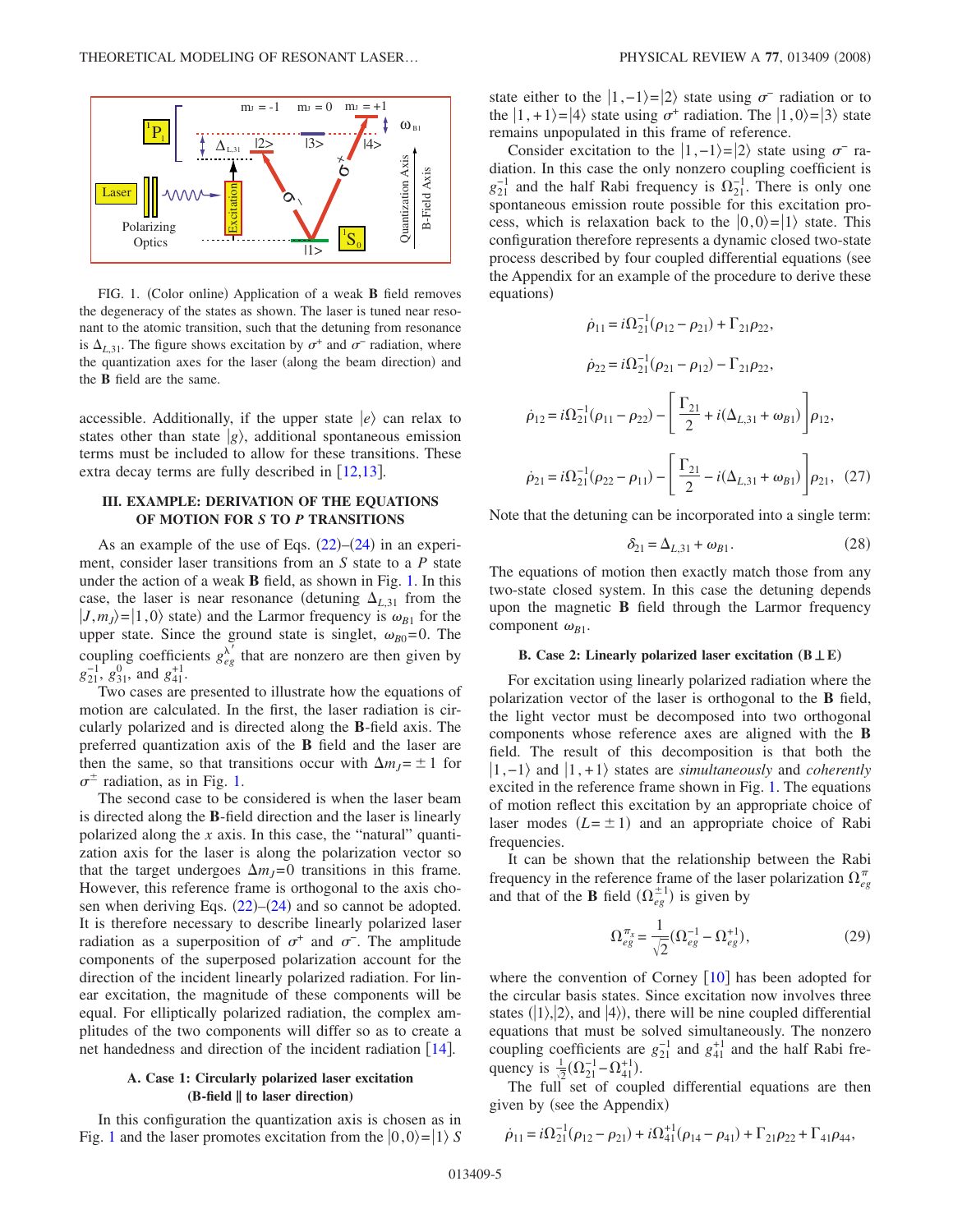<span id="page-5-1"></span>

FIG. 2. (Color online) Calcula-  
tion of the relative populations  
and atomic coherences of the up-  
per 4<sup>1</sup>P<sub>1</sub> state of calcium excited  
using linearly polarized laser ra-  
diation with (a) zero magnetic  
field and (b) with a **B** field of  
20 G. The laser detuning is set to  

$$
\Delta_{L,31}=0
$$
 in this example, and so  
 $\rho_{22}=\rho_{44}$ . The population is nor-  
malized, so that  $\rho_{11}+\rho_{22}+\rho_{44}=1$ .  
For details, see text.

<span id="page-5-0"></span>
$$
\dot{\rho}_{22} = +i\Omega_{21}^{-1}(\rho_{21} - \rho_{12}) - \Gamma_{21}\rho_{22},
$$

$$
\dot{\rho}_{44} = + i\Omega_{41}^{+1}(\rho_{41} - \rho_{14}) - \Gamma_{41}\rho_{44},
$$

$$
\dot{\rho}_{24} = +i\Omega_{41}^{+1}\rho_{21} - i\Omega_{21}^{-1}\rho_{14} - \left[\frac{1}{2}(\Gamma_{41} + \Gamma_{21}) - 2i\omega_{B1}\right]\rho_{24},
$$

$$
\dot{\rho}_{12} = + i\Omega_{21}^{-1}(\rho_{11} - \rho_{22}) - i\Omega_{41}^{+1}\rho_{42}
$$

$$
- \left[ \frac{\Gamma_{21}}{2} + i(\Delta_{L,21} + \omega_{B1}) \right] \rho_{12},
$$

$$
\dot{\rho}_{14} = + i\Omega_{41}^{+1}(\rho_{11} - \rho_{44}) - i\Omega_{21}^{-1}\rho_{24}
$$

$$
- \left[ \frac{\Gamma_{41}}{2} + i(\Delta_{L,41} - \omega_{B1}) \right] \rho_{14}
$$

$$
+ complex conjugates.
$$
(30)

The equations no longer appear like those for a simple twostate system, and all participating populations  $(\rho_{11}, \rho_{22}, \rho_{44})$ , atomic coherences  $(\rho_{24}=\rho_{42}^*)$ , and optical coherences  $(\rho_{12})$  $= \rho_{21}^*$ ;  $\rho_{14} = \rho_{41}^*$ ) must be included. The atomic coherences  $\rho_{24} = \rho_{42}$  are particularly interesting, as their equations contain an oscillatory term  $(\pm 2i\omega_{B1})$  which results in precession of the charge cloud around the quantization axis. It is this term that leads to the familiar Hanle effect observed for electron or broadband photon excitation of an atomic state in a magnetic field.

It should also be noted that Eq.  $(30)$  $(30)$  $(30)$  reduces to the familiar two-state equations if the **B** field is set to zero  $(\omega_{B1} = 0)$ . The nine equations then reduce to the more familiar set of four for a two-state system involving states  $|1\rangle$  and  $|3\rangle$ . This is accomplished using Eq.  $(27)$  $(27)$  $(27)$  and by applying a rotation operator to change the quantization axis from being parallel to the **B** field to being parallel to the polarization vector **E** field) of the laser  $[13]$  $[13]$  $[13]$ :

$$
\rho_{Jm,J'm'}^{B\ field}(t) = \sum_{\mu=-J}^{+J} \sum_{\mu'=-J'}^{+J'} D_{\mu m}^{J^*}(\omega_E) \rho_{J\mu,J'\mu'}^{E\ field}(t) D_{\mu'm'}^{J'}(\omega_E).
$$
\n(31)

The Euler angles for this rotation are given by

$$
\omega_E = (\alpha_E, \beta_E, \gamma_E) = \left(0, +\frac{\pi}{2}, 0\right). \tag{32}
$$

An important difference between the results from Eq. ([30](#page-5-0)) and those observed in the Hanle effect is that the driving terms due to the laser field directly compete with the precessional motion of the atomic electrons due to the **B** field. Since the laser field is linearly polarized, Rabi oscillations between the ground and excited states attempt to maintain a *P* state aligned along the **E** field of the laser while the magnetic **B** field applies a torque to the atomic electrons causing them to precess around the **B** field axis. This competition results in oscillations of the charge cloud around the quantization axis which depend on the strength of the **B** field and the intensity of the laser radiation. Spontaneous emission damps out these oscillations so that, after a time typically greater than 10 times the lifetime of the upper state, the system reaches a steady state (to a good approximation as shown below) and the charge cloud aligns itself at a finite angle to the polarization direction of the laser.

A further consequence of the effects of the magnetic field is that there is a loss of coherence in the excited *P* state. The condition for loss of coherence is given by

$$
\text{tr}\rho_{J=1}^2 - (\text{tr}\rho_{J=1})^2 = \delta_{tr}(t),\tag{33}
$$

where  $\delta_{tr}(t) \neq 0$ .

Figure [2](#page-5-1) shows dynamical results from Eq.  $(30)$  $(30)$  $(30)$  for excitation of calcium under the conditions where the magnetic field is (a) set to zero and (b) is 20 G and with a laser intensity of 25 mW/mm2 . The detuning is set to 0 MHz and the lifetime of the upper state is  $\Gamma_{21}^{-1} = \Gamma_{41}^{-1} = 4.6$  ns. Oscillations can be seen in the populations and atomic coherences due to only optical pumping in Fig.  $2(a)$  $2(a)$  and for both optical pumping and the magnetic field in Fig.  $2(b)$  $2(b)$ . In particular, the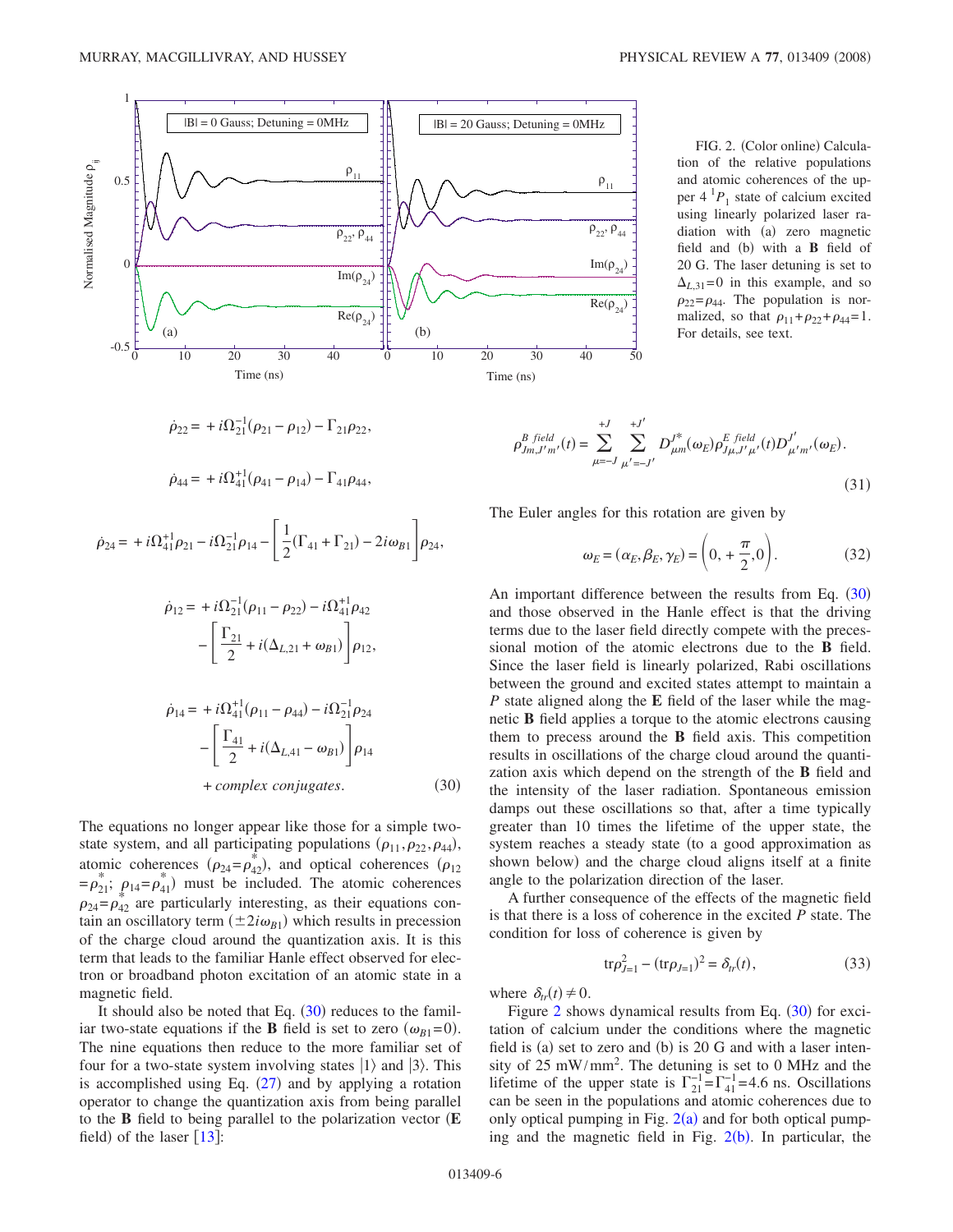<span id="page-6-0"></span>

FIG. 3. (Color online) Calculation of the atomic coherence of the upper state  $\rho_{24}$  and the coherence parameter  $\delta_{tr}(t)$  with (a) zero magnetic field and (b) with a **B** field of 20 G. The laser detuning  $\Delta_{L,31}=0$  for a calcium target. The state is fully coherent with no **B** field, and the alignment angle is along the polarization vector. When a **B** field is applied, the *P* state oscillates around the **B** field, and there is a loss of coherence in the system.

atomic coherence  $\rho_{24} = \text{Re}(\rho_{24}) + i \text{Im}(\rho_{24})$  clearly shows the effect of the **B** field in the imaginary term. After  $\sim$  50 ns the system reaches a steady state, the oscillations are damped out, and the populations and coherences become stable.

Figure [3](#page-6-0) shows the effect on  $\rho_{24}(t)$  when rewritten as  $\rho_{24} = |\rho_{24}|e^{i\chi_{24}}$ . The phase angle  $\chi_{24}$  remains constant at  $\chi_{24}$  $= 0^{\circ}$  when the **B** field is zero [Fig. [3](#page-6-0)(a)] and demonstrates a complex variation when the **B** field is applied [Fig.  $3(b)$  $3(b)$ ]. The phase angle  $\chi_{24}$  directly relates to the angle  $\gamma_P$  of the *P*-state charge cloud through the relationship  $\chi_{24}=2\gamma_P$  (see below). Thus the variation of the charge cloud angle is directly related to this parameter.

Figure [3](#page-6-0) further shows the effect of the **B** field on the coherence of the state as represented by  $\delta_{tr}(t)$ . When no **B** field is applied,  $\delta_{tr}(t) = 0$  and the state is fully coherent. By contrast, upon application of a **B** field,  $\delta_{tr}(t) \neq 0$  and there is a loss of coherence. It can be shown that this is true in general when  $\omega_{B1} \neq 0$ .

The solutions to Eq.  $(30)$  $(30)$  $(30)$  as presented in Figs. [2](#page-5-1) and [3](#page-6-0) allow the angular "shape" of the charge cloud  $W(\theta, \varphi)$  to be determined as a function of time, since we may write

$$
W(\theta,\varphi) = \sum_{m_j,m'_j} \rho_{m_jm'_j} Y_{Jm_j}(\theta,\varphi) Y^*_{Jm'_j}(\theta,\varphi),\tag{34}
$$

where  $Y_{Jm_J}(\theta, \varphi)$  is a spherical harmonic [[15](#page-10-14)]. Figure [4](#page-6-1) shows an example of this procedure at selected times between 0 ns (turn on of the laser field) and 50 ns (where steady-state conditions are reached). The results clearly show how the state oscillates and evolves around the quantization axis, reaching a steady-state angle which differs by  $\sim 10^{\circ}$ from that initially created by the laser beam (along the E-field direction). This is in accordence with the results in Fig.  $3(b)$  $3(b)$ . A selection of movie files of the evolution of the state as a function of time over 50 ns for zero detuning, a laser intensity of 25 mW/mm2 , and **B** fields of 20 and 100 G can be seen in the supplementary material  $[23]$  $[23]$  $[23]$ .

#### **C. Steady-state conditions for** *S* **to** *P* **transitions**

The steady-state solutions of the equations of motion,  $\rho_{ij}^{SS}$ , are derived by setting the time dependence in Eq.  $(25)$  $(25)$  $(25)$  to zero,

$$
A \rho^{SS} = 0,\t\t(35)
$$

<span id="page-6-2"></span>and the equations become simultaneous linear equations that can be solved using standard formalisms. For circular excitation [see Eq.  $(27)$  $(27)$  $(27)$ ] the steady-state solutions are given by

$$
\rho_{22}^{SS} = \frac{4\Omega_{21}^2}{8\Omega_{21}^2 + \Gamma_{21}^2 + 4(\Delta_{L,31} + \omega_{B1})^2},
$$
  

$$
\rho_{11}^{SS} = \frac{4\Omega_{21}^2 + \Gamma_{21}^2 + 4(\Delta_{L,31} + \omega_{B1})^2}{8\Omega_{21}^2 + \Gamma_{21}^2 + 4(\Delta_{L,31} + \omega_{B1})^2},
$$

<span id="page-6-1"></span>

FIG. 4. (Color online) Examples of the angular shape of the *P* state for a **B** field of 20 G, derived from the results shown in Fig. [2.](#page-5-1) The state is seen to oscillate as a function of time, until it reaches a steady state  $\sim$  50 ns after initial excitation. The steady-state alignment angle is  $\sim 10^{\circ}$  from the direction of the exciting laser polarization vector.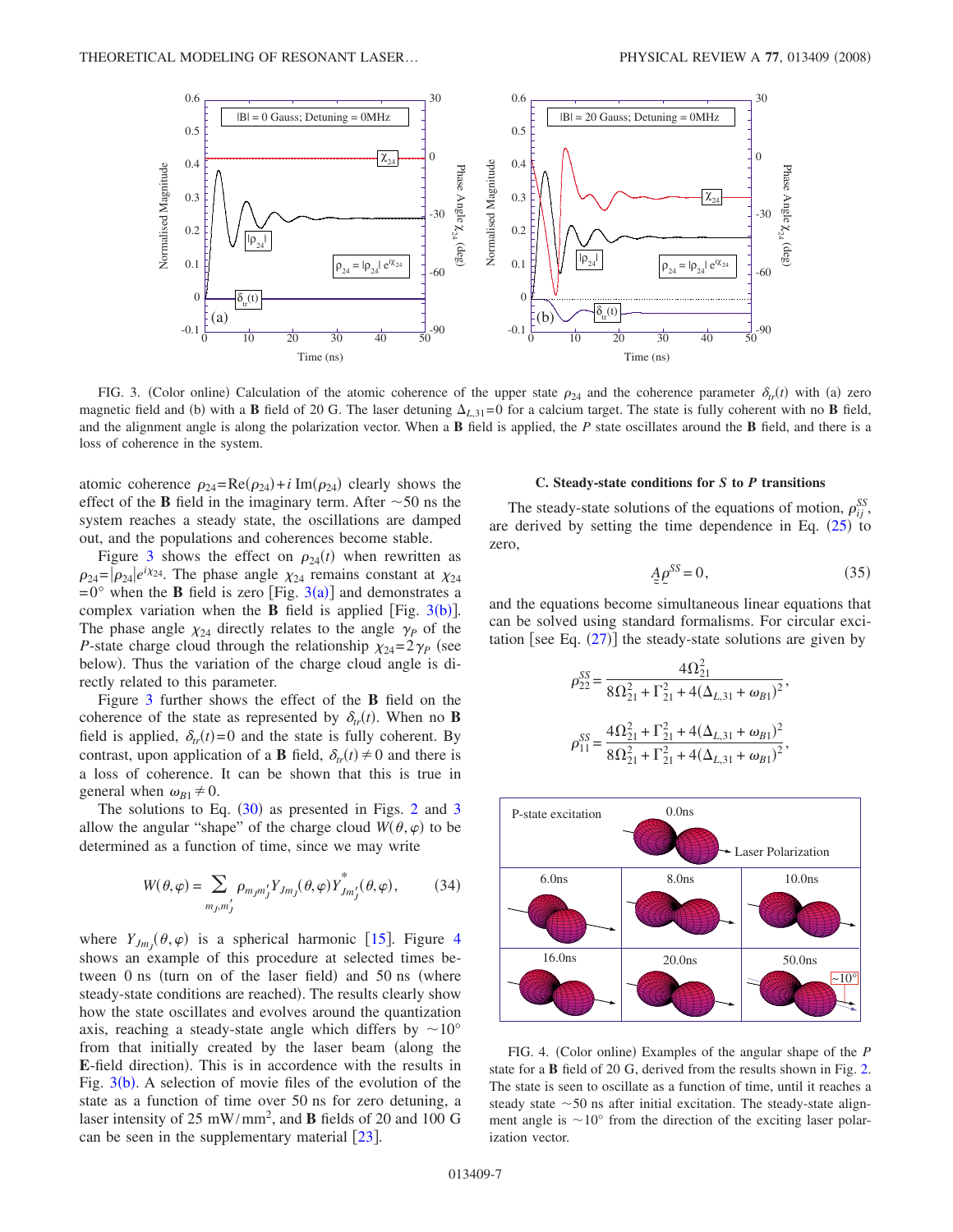$$
\rho_{21}^{SS} = \frac{4\Omega_{21}(\Delta_{L,31} + \omega_{B1}) - 2i\Omega_{21}\Gamma_{21}}{8\Omega_{21}^2 + \Gamma_{21}^2 + 4(\Delta_{L,31} + \omega_{B1})^2},\tag{36}
$$

where the population is normalized to unity:  $\rho_{11}(t) + \rho_{22}(t)$ =1.

These equations are identical to those for a closed twostate system in the steady state, with additional detuning due to the **B** field. The force on the atom during laser cooling can then be calculated from the optical coherence  $\rho_{21}^{SS}$  in the usual way  $\lceil 1 \rceil$  $\lceil 1 \rceil$  $\lceil 1 \rceil$ .

<span id="page-7-0"></span>The steady-state solutions for  $\pi$  excitation are more involved, as Eq.  $(30)$  $(30)$  $(30)$  must now be solved setting the time dependence to zero. The solutions are given by

$$
\rho_{11}^{SS} = \frac{A}{X}, \quad \rho_{22}^{SS} = \frac{B}{X}, \quad \rho_{44}^{SS} = \frac{C}{X}, \quad \rho_{24}^{SS} = \frac{D + iE}{X},
$$

where  $A = [4\omega_{B1}^2(3\Gamma^4 + 64\Delta_{L,31}^2\Omega^2 + 16\Gamma^2\Omega^2 + 16\Omega^4$ 

+ 
$$
16\Delta_{L,31}^4
$$
 +  $16\omega_{B1}^4(3\Gamma^2 - 8\Delta_{L,31}^2)$  +  $64\omega_{B1}^6$   
+  $16\Omega^2(4\Gamma^2\Delta_{L,31}^2 + \Gamma^4)$  +  $16\Omega^4(4\Delta_{L,31}^2 + 5\Gamma^2)$   
+  $128\Omega^6$   
+  $\Gamma^2(16\Delta_{L,31}^4 + 8\Delta_{L,31}^2\Gamma^2 + \Gamma^4)$ ],

$$
B = [4\Omega^2(-8\omega_{B1}\Gamma^2\Delta_{L,31} + 8\omega_{B1}^2(\Gamma^2 + 2\Delta_{L,31}^2 + 4\Omega^2) - 32\omega_{B1}^3\Delta_{L,31} + 16\omega_{B1}^4 + 8\Omega^2\Gamma^2 + 16\Omega^4 + 4\Gamma^2\Delta_{L,31}^2 + \Gamma^4)],
$$

$$
C = [4\Omega^2 (8\omega_{B1}\Gamma^2 \Delta_{L,31} + 8\omega_{B1}^2 (\Gamma^2 + 2\Delta_{L,31}^2 + 4\Omega^2) + 32\omega_{B1}^3 \Delta_{L,31} + 16\omega_{B1}^4 + 8\Omega^2 \Gamma^2 + 16\Omega^4 + 4\Gamma^2 \Delta_{L,31}^2 + \Gamma^4)],
$$
  

$$
D = [-4\Omega^2 (16\omega_{B1}^2 \Delta_{L,31}^2 - 16\omega_{B1}^4 + 8\Omega^2 \Gamma^2 + 16\Omega^4 + 4\Gamma^2 \Delta_{L,31}^2 + \Gamma^4)],
$$

$$
E = [-16\omega_{B1}\Omega^{2}\Gamma(\Gamma^{2} + 4\Omega^{2} + 4\omega_{B1}^{2})],
$$

$$
X = [4\omega_{B1}^{2}(3\Gamma^{4} + 96\Delta_{L,31}^{2}\Omega^{2} + 32\Gamma^{2}\Omega^{2} + 80\Omega^{4} + 16\Delta_{L,31}^{4})
$$
  
+ 16\omega\_{B1}^{4}(3\Gamma^{2} - 8\Delta\_{L,31}^{2} + 8\Omega^{2}) + 64\omega\_{B1}^{6}  
+ 24\Omega^{2}(4\Gamma^{2}\Delta\_{L,31}^{2} + \Gamma^{4}) + 16\Omega^{4}(4\Delta\_{L,31}^{2} + 9\Gamma^{2})  
+ 256\Omega^{6} + \Gamma^{2}(16\Delta\_{L,31}^{4} + 8\Delta\_{L,31}^{2}\Gamma^{2} + \Gamma^{4})], (37)

where  $\Omega = \frac{\Omega_{31}^{T_s}}{\sqrt{2}}$ ,  $\Gamma = \Gamma_{21} = \Gamma_{41}$ , and the total population has again been set to unity:  $\rho_{11}(t) + \rho_{22}(t) + \rho_{44}(t) = 1$ . These equations reduce to the equivalent two-state solutions if the **B** field is set to zero (ie  $\omega_{B1} = 0$ ) as required.

The advantage of using the steady-state solutions given in Eqs. ([36](#page-6-2)) and ([37](#page-7-0)) is that these yield *analytic* solutions to the populations and coherences of the system under study. Since in an experiment the interaction with the laser may occur over a time period far longer than it takes the system to reach equilibrium, these solutions often prove to be an accurate representation. As an example, for calcium effusing from an

<span id="page-7-1"></span>

FIG. 5. (Color online) The superelastic scattering geometry, showing the scattering plane, the direction of the laser beam, and the natural frame parameters that are used to define the state.

atomic beam oven at 1000 K, the average velocity of the atoms is  $\sim$ 720 m/s. If the atoms enter a laser beam of diameter 1 mm, the interaction time is  $\sim$ 1400 ns—far longer than the 50 ns required to reach dynamic equilibrium. In this case, Eqs.  $(36)$  $(36)$  $(36)$  and  $(37)$  $(37)$  $(37)$  give an accurate description of the atomic system under the influence of the laser and magnetic fields.

Finally note that the coherence parameter  $\delta_r$  and angle of the  $P$  state  $\gamma_P$  can also be directly derived in the steady state. In this case,

$$
\delta_{tr}^{SS} = \rho_{24}^{SS} \rho_{42}^{SS} - \rho_{22}^{SS} \rho_{44}^{SS} = \frac{D^2 + E^2 - BC}{X^2}, \quad \tan 2\gamma_P^{SS} = \frac{E}{D}.
$$
\n(38)

From these expressions it can be shown that  $\delta_{tr}^{SS} = 0$ ;  $\gamma_{P}^{SS} = 0$ when  $\omega_{B1}$ =0 (i.e., when  $|\mathbf{B}|$ =0). Further, it can be shown for high **B** fields (within the approximations of the model) that

$$
\gamma_P^{SS} \underset{\omega_{B1} \to \infty}{\to} \pm \frac{\pi}{2}.
$$
 (39)

The *P* state therefore tends to align orthogonal to the laser polarization vector when the **B** field is high.

### **IV. EXAMPLE: APPLICATION TO SUPERELASTIC SCATTERING IN A B FIELD**

Superelastic scattering of electrons from laser prepared atoms is a powerful technique which can measure excitation cross sections for inelastic electron scattering  $[4,16–22]$  $[4,16–22]$  $[4,16–22]$  $[4,16–22]$  $[4,16–22]$ . This is possible since superelastic scattering can be considered as the time inverse of coincidence methods which timecorrelate the electron that excites an atom with the photon emitted during relaxation. Figure [5](#page-7-1) shows the principle of the superelastic scattering method. A laser beam of well-defined polarization and energy (1) excites the atom and an electron of energy  $E_{inc}$  and momentum  $\mathbf{k}_{inc}$  (2) then scatters superelastically from the excited *P*-state target. The electron scatters at an angle  $\theta_e$  with momentum  $\mathbf{k}_{out}$ , thereby defining a scattering plane. This electron is detected by an analyzer (3), and the rate of scattered electrons is determined as a function of the laser polarization and scattering angle.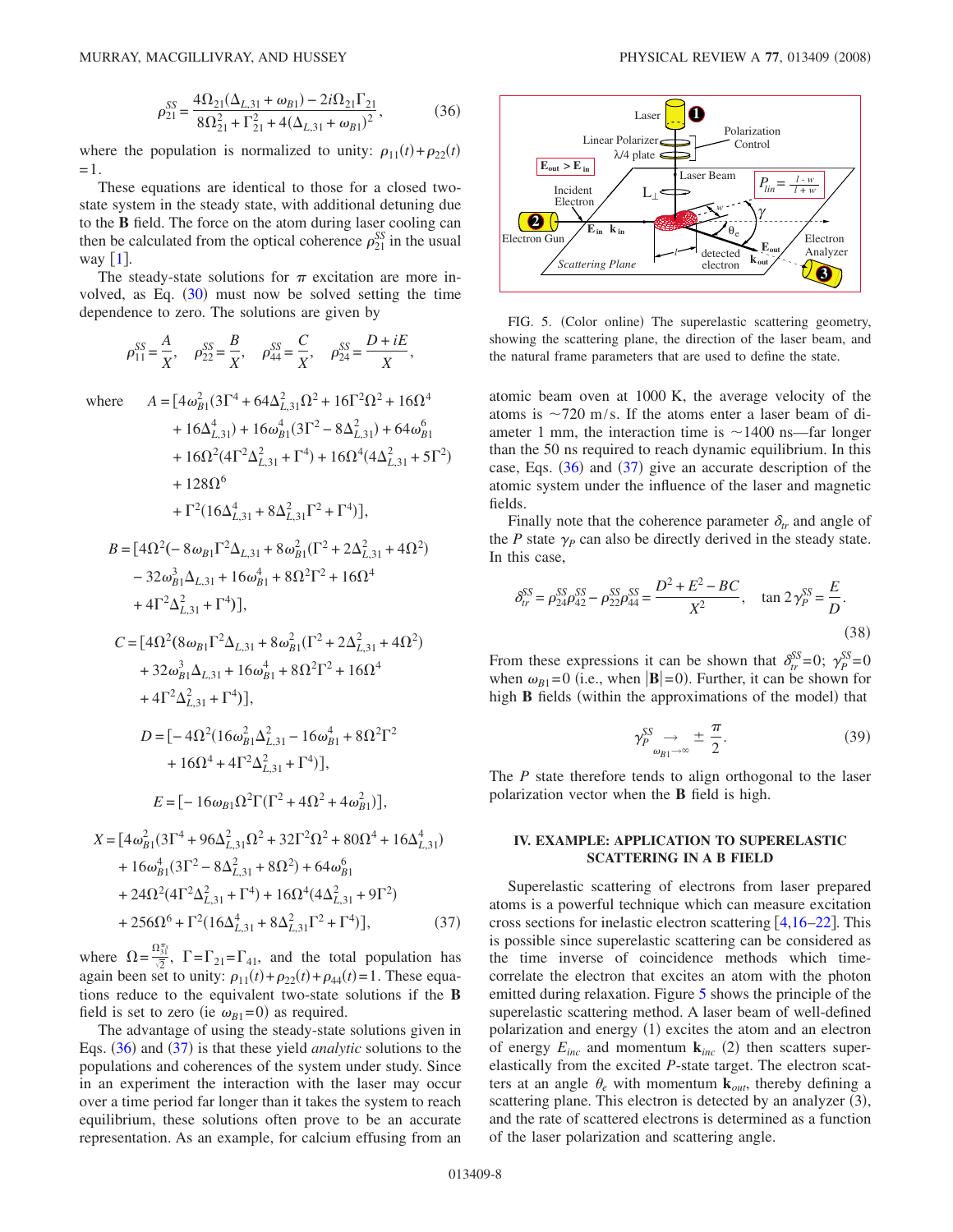From these results, the excitation cross section is determined. The superelastic signal as a function of the laser polarization  $S^{polzn}(\theta_e)$  is given by [[16](#page-10-15)]

<span id="page-8-0"></span>
$$
S^{polzn}(\theta_e) = \sum_{m_J, m_J'} \rho_{m_J, m_J'}^{laser} \rho_{m_J, m_J'}^{deexc}(\theta_e) = \sum_{m_J, m_J'} \rho_{m_J, m_J'}^{laser} \rho_{m_J', m_J}^{exc}(\theta_e),
$$
\n(40)

where  $\rho_{m_j,m'_j}^{laser}$  is the density matrix for the upper state created by the laser in the **B** field,  $\rho_{m_j,m_j'}^{deexc}(\theta_e)$  is the density matrix for electron deexcitation of this state, and  $\rho_{m_j,m'_j}^{exc}(\theta_e)$  is the density matrix for the equivalent excitation process.

By choosing a quantization *z* axis given by the direction of the **B** field and by taking measurements where the scattering plane is orthogonal to the *z* axis, the excitation density matrix can be defined in the natural frame. In this case, assuming no electron spin flip occurs, we may write

<span id="page-8-1"></span>
$$
\rho_{m_j, m'_j}^{exc}(\theta_e) = \frac{1}{2} \begin{pmatrix} 1 + L_{\perp}(\theta_e) & 0 & -P_{lin}(\theta_e)e^{+2i\gamma_e(\theta_e)} \\ 0 & 0 & 0 \\ -P_{lin}(\theta_e)e^{-2i\gamma_e(\theta_e)} & 0 & 1 - L_{\perp}(\theta_e) \end{pmatrix},
$$
\n(41)

where  $L_{\perp}(\theta_e)$  defines the angular momentum transferred to the atom orthogonal to the scattering plane during the collision,  $P_{lin}(\theta_e)$  defines the "length" to "width" ratio of the charge cloud, and  $\gamma_e(\theta_e)$  defines the angle of the charge cloud with respect to the scattered electron, as in Fig. [5.](#page-7-1)

#### **A. Case 1: Circularly polarized laser excitation**

As an example of the use of Eq.  $(40)$  $(40)$  $(40)$ , consider circular excitation prior to the electron collision. In this case,

$$
(\rho_{m_j,m_j'}^{laser})^{\sigma^+} = \begin{pmatrix} \rho_{22} & 0 & 0 \\ 0 & 0 & 0 \\ 0 & 0 & 0 \end{pmatrix}, \quad (\rho_{m_j,m_j'}^{laser})^{\sigma^-} = \begin{pmatrix} 0 & 0 & 0 \\ 0 & 0 & 0 \\ 0 & 0 & \rho_{44} \end{pmatrix},
$$
  

$$
\therefore S^{\sigma^+}(\theta_e) = \sum_{m_j,m_j'} \rho_{m_j,m_j'}^{laser} \rho_{m_j',m_j}^{exc}(\theta_e) = \frac{1}{2} \rho_{22} (1 + L_{\perp}),
$$
  

$$
\therefore S^{\sigma^-}(\theta_e) = \sum_{m_j,m_j'} \rho_{m_j,m_j'}^{laser} \rho_{m_j',m_j}^{exc}(\theta_e) = \frac{1}{2} \rho_{44} (1 - L_{\perp}). \quad (42)
$$

The superelastic scattering signal determines the pseudo-Stokes parameter  $P_3^S(\theta_e)$  [[16](#page-10-15)], and so

$$
P_3^S(\theta_e) = \frac{S^{\sigma^+}(\theta_e) - S^{\sigma^-}(\theta_e)}{S^{\sigma^+}(\theta_e) + S^{\sigma^-}(\theta_e)} = \frac{(\rho_{22} - \rho_{44}) + L_\perp(\rho_{44} + \rho_{22})}{(\rho_{44} + \rho_{22}) + L_\perp(\rho_{22} - \rho_{44})}.
$$
\n(43)

Under steady-state conditions the relative populations are given by

$$
\rho_{22}^{SS} = \frac{4\Omega_{21}^2}{8\Omega_{21}^2 + \Gamma_{21}^2 + 4(\Delta_{L,31} + \omega_{B1})^2},
$$

$$
\rho_{44}^{SS} = \frac{4\Omega_{21}^2}{8\Omega_{21}^2 + \Gamma_{21}^2 + 4(\Delta_{L,31} - \omega_{B1})^2}.
$$
\n(44)

To determine  $L_{\perp}$  directly from experiment, it is therefore necessary to tune the laser to resonance with states  $|2\rangle$  and  $|4\rangle$ prior to measuring the scattering rates. In this case,

$$
\rho_{22}^{SS} \rightarrow \frac{4\Omega_{21}^2}{(\Delta + \omega_{B1}) = 0} \frac{4\Omega_{21}^2}{8\Omega_{21}^2 + \Gamma_{21}^2}, \quad \rho_{44}^{SS} \rightarrow \frac{4\Omega_{21}^2}{(\Delta - \omega_{B1}) = 0} \frac{4\Omega_{21}^2}{8\Omega_{21}^2 + \Gamma_{21}^2} = \rho_{22}^{SS},
$$
\n(45)

and so

$$
L_{\perp} = P_3^S(\theta_e). \tag{46}
$$

This is equivalent to that derived for a conventional superelastic experiment which does not use a **B** field. The difference between experiments arises since upon application of a **B** field (as from a MAC device), the laser frequency must be adjusted to be on resonance with each selected state as the laser polarization switches from  $\sigma^+$  to  $\sigma^-$  [[4](#page-10-3)].

#### **B. Case 2: Linearly polarized laser excitation**

Calculation of the superelastic signal for linear laser excitation in the **B** field is more complex than for circular excitation. The density matrix in the laser frame of reference is defined with the *x* axis aligned along the laser polarization vector, which is assumed to make an angle  $\varepsilon$  to the *x* axis in the natural frame. It is therefore necessary to align both frames using rotation operators prior to application of Eq.  $(41)$  $(41)$  $(41)$  to determine the superelastic scattering signal rates. Steady-state conditions are assumed in the following derivation.

Alignment of the laser frame to the natural frame requires a rotation through Euler angles  $(\alpha^E, \beta^E, \gamma^E) = (\varepsilon, 0, 0)$ —i.e., rotation around the  $z$  axis through an angle  $\varepsilon$ . The density matrix for laser excitation in the natural frame is then given by

$$
\rho_{ij}^{L(nat)} = \frac{1}{X} \begin{pmatrix} C & 0 & Me^{-2i(\gamma_P^{SS} + \varepsilon)} \\ 0 & 0 & 0 \\ Me^{+2i(\gamma_P^{SS} + \varepsilon)} & 0 & B \end{pmatrix},
$$

$$
M = \sqrt{D^2 + E^2}
$$
,  $\tan 2\gamma_P^{SS} = \frac{E}{D}$ . (47)

<span id="page-8-2"></span>Application of Eq.  $(40)$  $(40)$  $(40)$  allows the superelastic signal to be derived for  $\pi$ -polarized light. In this case,

$$
S^{e}(\theta_{e}) = \frac{(B+C) + L_{\perp}(\theta_{e})(B-C)}{2X}
$$

$$
-\frac{\sqrt{D^{2} + E^{2}}}{X}P_{lin}(\theta_{e})\cos 2[\gamma(\theta_{e}) + \gamma_{P}^{SS} + \varepsilon].
$$
 (48)

Note that the superelastic signal contains terms in  $L_{\perp}(\theta_e)$  as well as in  $P_{lin}(\theta_e)$  and  $\gamma(\theta_e)$ . This is expected, as the detuning  $\Delta_{L,31}$  will favor excitation of the state closest to resonance with the laser, producing both alignment and orienta-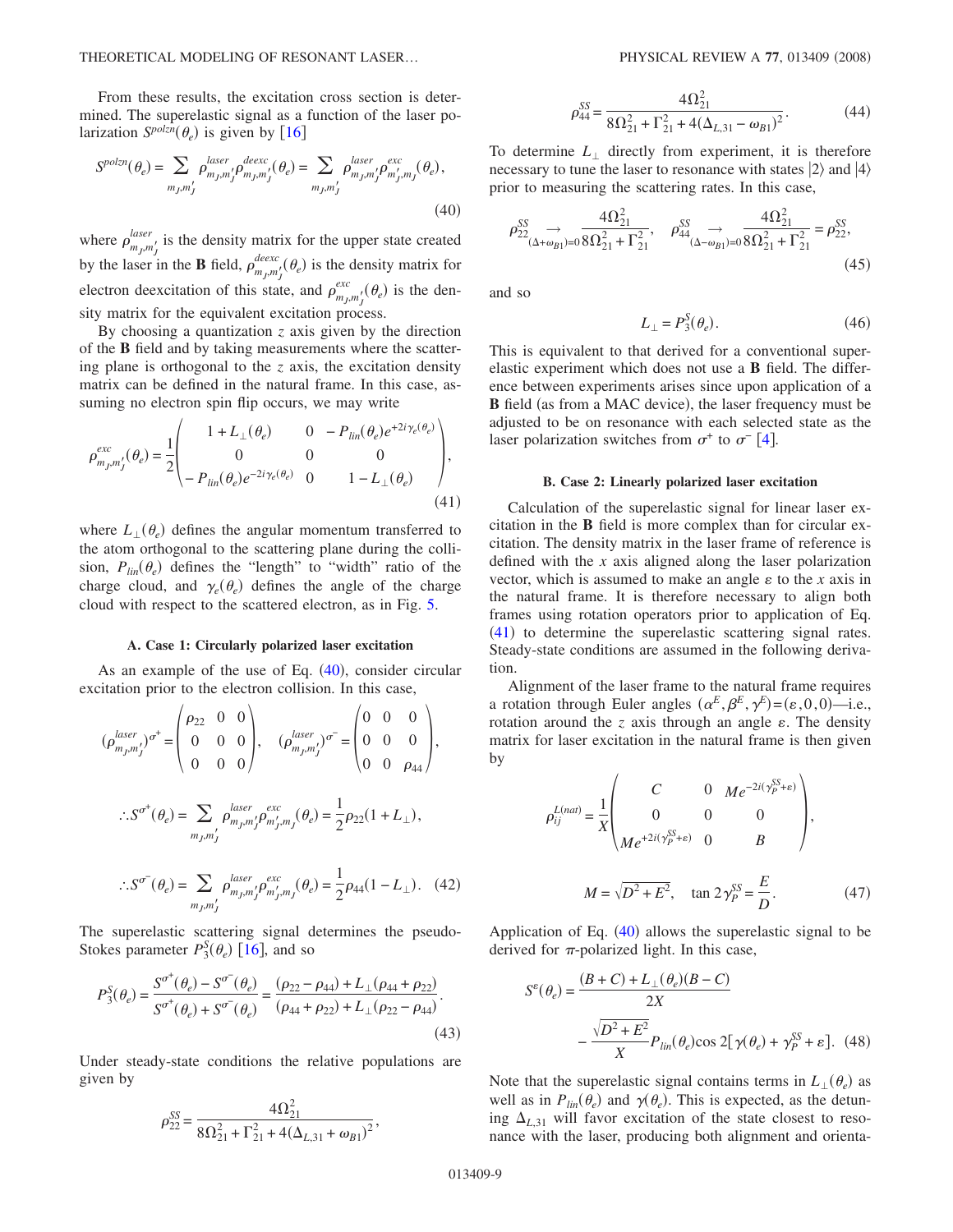tion of the target. Equation ([48](#page-8-2)) simplifies when  $\Delta_{L,31}=0$ (i.e., the laser is resonant with state  $|3\rangle$ ), since under these conditions  $B = C$ . In this case,

<span id="page-9-0"></span>
$$
S^{\varepsilon}(\theta_e) \xrightarrow[\Delta_{L,31}=0]{B} -\frac{\sqrt{D^2 + E^2}}{X} P_{lin}(\theta_e) \cos 2[\gamma(\theta_e) + \gamma_P^{SS} + \varepsilon].
$$
\n(49)

Determination of the alignment angle  $\gamma(\theta_e)$  can therefore be achieved by varying the laser polarization angle  $\varepsilon$  and fitting Eq. ([49](#page-9-0)) to the data. The resulting phase shift then directly relates to  $\gamma(\theta_e) + \gamma_P^{SS}$ , where  $\gamma_P^{SS}$  is a constant set by the laser and **B**-field parameters.  $\gamma_P^{SS}$  can be determined by comparing  $S^{\varepsilon}(\theta_e)$  with and without the **B** field, thus establishing the constant offset  $\gamma_P^{SS}$  (which is independent of the scattering angle  $\theta_e$ ).

 $P_{lin}(\theta_e)$  can be measured either by fitting experimental data to Eq. ([49](#page-9-0)) or by determining the pseudo-Stokes parameters  $P_{1,2}^{S}(\theta_e)$  [[16](#page-10-15)]. In either case, the fitted parameter is scaled by a factor that depends on the laser and **B** fields. When fitted to Eq. ([49](#page-9-0)),  $P_{lin}(\theta_e)$  can be determined from the maximum and minimum of the function:

$$
S_{\text{max}}^{\varepsilon}(\theta_e) = \frac{B}{X} + \frac{\sqrt{D^2 + E^2}}{X} P_{lin}(\theta_e),
$$
  

$$
S_{\text{min}}^{\varepsilon}(\theta_e) = \frac{B}{X} - \frac{\sqrt{D^2 + E^2}}{X} P_{lin}(\theta_e),
$$
  

$$
\Rightarrow P_{lin}(\theta_e) = \kappa \frac{S_{\text{max}}^{\varepsilon}(\theta_e) - S_{\text{min}}^{\varepsilon}(\theta_e)}{S_{\text{max}}^{\varepsilon}(\theta_e) + S_{\text{min}}^{\varepsilon}(\theta_e)},
$$

where

$$
\kappa = \frac{B}{\sqrt{D^2 + E^2}}.\tag{50}
$$

Note that when the **B** field is zero,  $D=-B$ ,  $E=0$ , and so  $\kappa$ = 1. Hence the value of  $\kappa$  can be determined by taking experimental data with and without the **B** field operating so as to determine  $S_{\text{max}}^{\varepsilon}(\theta_e)$ ,  $S_{\text{min}}^{\varepsilon}(\theta_e)$ , and  $P_{lin}(\theta_e)$  in both cases.  $\kappa$ is then given by the ratio of these measurements. Since  $\kappa$ does not depend on the scattering angle  $\theta_e$ , the value of  $\kappa$  can be used throughout all measurements of  $P_{lin}(\theta_e)$  when the **B** field is present (e.g., in regions where it is not possible to measure the superelastic signal using a conventional spectrometer). Experiments of this type have now been carried out and results are discussed in Refs. [[4](#page-10-3)[,22](#page-11-1)].

### **V. CONCLUSIONS**

In this paper a QED model for the interaction of laser radiation with a target immersed in a magnetic field has been derived where the **B** field is assumed to produce a small perturbation to the energy levels. The model yields a set of three general equations of motion that relate to the populations of the states and their relative phases (coherences). The quantization axis was chosen along the **B**-field direction and the equations derived with respect to this axis.

Examples of the use of these equations applied to actual experimental geometries were then given, specifically when the laser beam was circularly and linearly polarized. The equations were solved under these conditions for an *S*-state to *P*-state transition, the dynamics being studied using calcium as an example. For circular excitation, it was shown that the model is identical to a two-state system with appropriate choice of detuning. For linear excitation, the model shows that the state oscillates around the quantization axis before coming to rest at a set angle to the polarization vector of the laser beam. The coherence of the state was also seen to reduce with application of the magnetic field.

The steady-state equations were then derived and solutions presented. These were used in the example of superelastic electron scattering from laser prepared calcium where it was shown that the natural frame parameters can be derived from experiment. The combination of laser and magnetic fields was found to change the alignment angle  $\gamma$  of the state by a constant offset angle  $\gamma_P^{SS}$ , whereas the alignment parameter  $P_{lin}$  was found to scale by a constant factor  $\kappa$ . Both  $\gamma_P^{SS}$  and  $\kappa$  can be determined directly from experiment by comparing the results with and without the **B** field at a given scattering angle  $\theta_e$ . The orientation parameter  $L_{\perp}$  was seen to be directly measurable from the data providing the laser was tuned to resonance for each polarization  $\sigma^{\pm}$  state of the laser.

The theory presented here should find applicability in a wide variety of experiments. Since the dynamics of the interaction can be calculated accurately, this opens up the possibility of carrying out new types of experiments where these dynamics are exploited. Further, since the model is not confined to the simple two-state system widely adopted by many researchers, it will allow researchers to understand and optimize their experiments to a higher degree. Derivation of the equations of motion is straightforward, and solutions can be found using basic computer systems as located in most research laboratories. The model is presently being used for both superelastic and atom cooling experiments in Manchester, and it is hoped that other researchers will also benefit from the results presented here.

### **ACKNOWLEDGMENTS**

We would like to thank the EPSRC for supporting this work.

## **APPENDIX: EXAMPLE OF THE DERIVATION OF THE EQUATIONS OF MOTION**

#### **Circular excitation case**

Consider excitation to the  $|1,-1\rangle=|2\rangle$  state using  $\sigma^$ radiation. For the lower state, Eq.  $(22)$  $(22)$  $(22)$  reduces to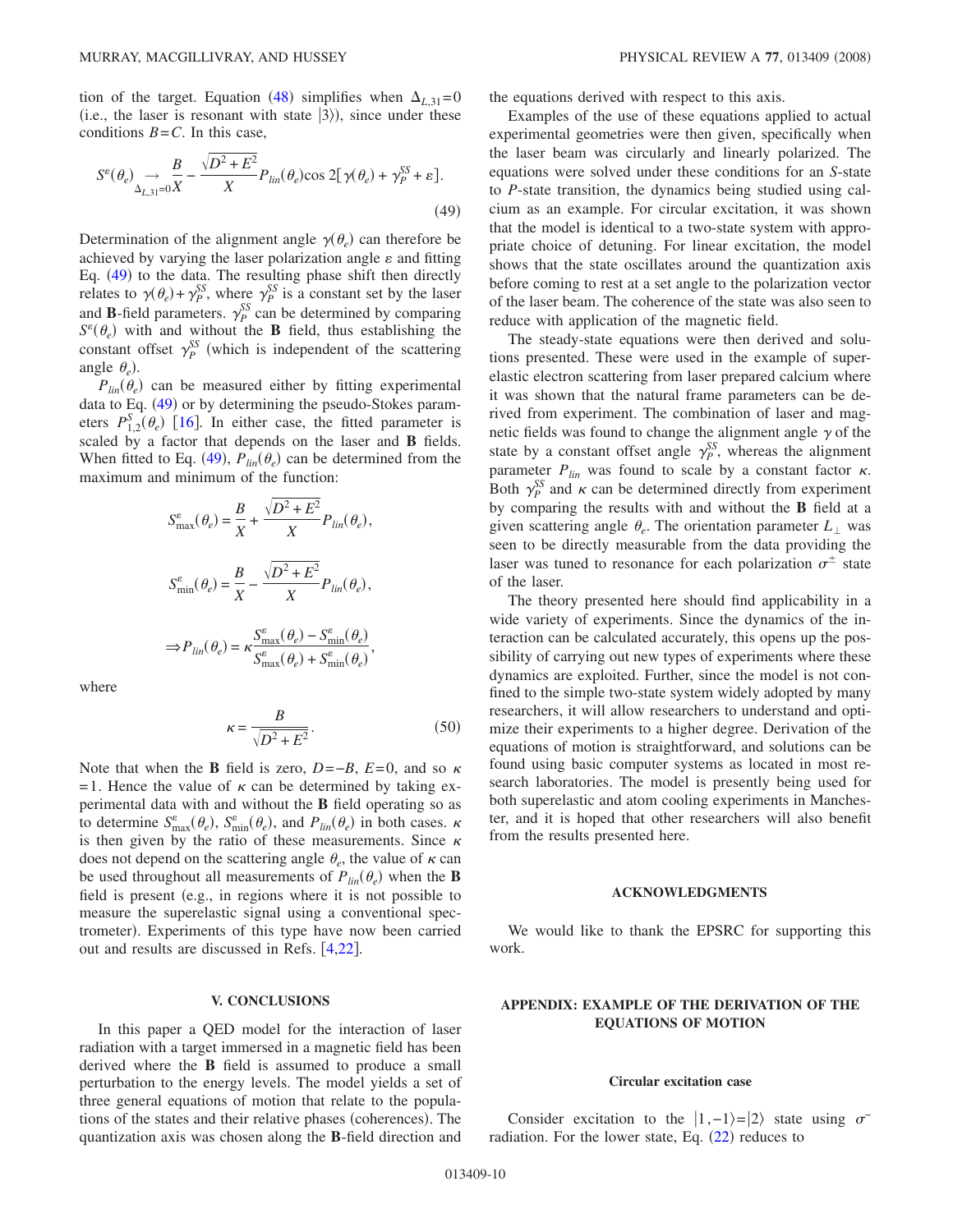$$
\dot{\rho}_{gg''} = -i(\omega_g - \omega_{g''} + \omega_{BJ_g} m_g - \omega_{BJ_{g''}} m_{g''}) \rho_{gg''} + i \sum_{L,e} \Omega_{e_{gg}}^L \rho_{ge} - i \sum_{L,e} \Omega_{e_{gg}}^L \rho_{eg''}
$$
\n
$$
+ \sum_{\lambda',e',e''} g_{e'g''g}^{\lambda' *} \pi \delta(\Delta_{e''g} - \omega_{\lambda'}) \rho_{e''e'} + \sum_{\lambda',e',e''} g_{e'g}^{\lambda' *} g_{e''g''}^{\lambda'} \pi \delta(\omega_{\lambda'} - \Delta_{e''g''}) \rho_{e'e''} \Rightarrow \dot{\rho}_{11}
$$
\n
$$
= -i(\omega_1 - \omega_1 + \omega_{BJ_1} \cdot 0 - \omega_{BJ_1} \cdot 0) \rho_{11} + i \sum_{L,e} \Omega_{e_1}^L \rho_{1e} - i \sum_{L,e} \Omega_{e_1}^L \rho_{e_1}
$$
\n
$$
+ \sum_{\lambda',e',e''} g_{e'1}^{\lambda' *} g_{e''1}^{\lambda' *} \pi \delta(\Delta_{e''1} - \omega_{\lambda'}) \rho_{e''e'} + \sum_{\lambda',e',e''} g_{e'1}^{\lambda' *} g_{e''1}^{\lambda'} \pi \delta(\omega_{\lambda'} - \Delta_{e''1}) \rho_{e'e''}
$$
\n
$$
= 0 + i \Omega_{21}^{-1} \rho_{12} - i \Omega_{21}^{-1} \rho_{21} + g_{21}^{-1} g_{21}^{-1} \pi \delta(\Delta_{21} - \omega_{-1}) \rho_{22} + g_{21}^{-1} g_{21}^{-1} \pi \delta(\omega_{-1} - \Delta_{21}) \rho_{22}
$$
\n
$$
= i \Omega_{21}^{-1} (\rho_{12} - \rho_{21}) + 2|g_{21}^{-1}|^2 \pi \delta(\Delta_{21} - \omega_{-1}) \rho_{22} \Rightarrow \dot{\rho}_{11} = i \Omega_{21}^{-1} (\rho_{12} - \rho_{21}) + \Gamma_{21} \rho_{22}.
$$
\n(A1)

The excited-state population  $\rho_{22}$  and optical coherences  $\rho_{21} = \rho_{12}^*$  can be derived in a similar way. This leads to the set of four coupled differential equations which are given in Eq.  $(27)$  $(27)$  $(27)$ .

### **Linear excitation case**

An example is given for the lower state under linear excitation to again illustrate the process. From Eq. ([22](#page-3-1)),

$$
\dot{\rho}_{gg''} = -i(\omega_{g} - \omega_{g''} + \omega_{BJ_{g}} m_{g} - \omega_{BJ_{g''}} m_{g''}) \rho_{gg''} + i \sum_{L,e} \Omega_{eg}^{L} \Omega_{eg}^{L} \rho_{ge} - i \sum_{L,e} \Omega_{eg}^{L} \rho_{eg''}
$$
\n
$$
+ \sum_{\lambda',e',e''} g_{e'g''}^{\lambda'} g_{e''g}^{\lambda''} \pi \delta(\Delta_{e''g} - \omega_{\lambda'}) \rho_{e''e'} + \sum_{\lambda',e',e''} g_{e'g}^{\lambda' *} g_{e''g''}^{\lambda'} \pi \delta(\omega_{\lambda'} - \Delta_{e''g''}) \rho_{e'e''} \dots \dot{\rho}_{11}
$$
\n
$$
= -i(\omega_{1} - \omega_{1} + \omega_{BJ_{1}} \cdot 0 - \omega_{BJ_{1}} \cdot 0) \rho_{11} + i \sum_{L,e} \Omega_{e1}^{L} \rho_{1e} - i \sum_{L,e} \Omega_{e1}^{L} \rho_{e1}
$$
\n
$$
+ \sum_{\lambda',e',e''} g_{e''1}^{\lambda'} g_{e''1}^{\lambda'^*} \pi \delta(\Delta_{e''1} - \omega_{\lambda'}) \rho_{e''e'} + \sum_{\lambda',e',e''} g_{e''1}^{\lambda'^*} g_{e''1}^{\lambda''} \pi \delta(\omega_{\lambda'} - \Delta_{e''1}) \rho_{e'e''}
$$
\n
$$
= 0 + i \Omega_{21}^{-1} \rho_{12} + i \Omega_{41}^{-1} \rho_{14} - i \Omega_{21}^{-1} \rho_{21} - i \Omega_{41}^{1} \rho_{41} + g_{21}^{-1} g_{21}^{-1} \pi \delta(\Delta_{21} - \omega_{-1}) \rho_{22} + g_{41}^{1} g_{41}^{1} \pi \delta(\Delta_{41} - \omega_{+1}) \rho_{44}
$$
\n
$$
+ g_{21}^{-1} g_{21}^{-1} \pi \delta(\omega_{-1} - \Delta_{21}) \rho_{22} + g_{41}^{1+1} g_{41}^{-1} \pi \delta(\omega_{+1} - \Delta_{41}) \rho_{44}
$$
\n
$$
= i \Omega_{21}^{-1} (\rho_{12} - \rho_{21
$$

The full set of nine coupled equations can be derived in a similar way, as given by Eq.  $(30)$  $(30)$  $(30)$ .

- <span id="page-10-0"></span>1 H. J. Metcalf and P. van der Straten, *Laser Cooling and Trap*ping (Springer, New York, 1999), and references therein.
- <span id="page-10-1"></span>2 F. H. Read and J. M. Channing, Rev. Sci. Instrum. **67**, 2372  $(1996).$
- <span id="page-10-2"></span>[3] B. Mielewska, I. Linert, G. C. King, and M. Zubek, Phys. Rev. A 69, 062716 (2004).
- <span id="page-10-3"></span>[4] M. Hussey, A. J. Murray, W. R. MacGillivray, and G. C. King, Phys. Rev. Lett. 99, 133202 (2007).
- <span id="page-10-4"></span>5 G. C. King, in *Electron Scattering*, edited by C. T. Whelan and N. J. Mason (Springer, Berlin, 2006), p. 111, and references therein.
- <span id="page-10-5"></span>6 N. J. Bowring, F. H. Read, and A. J. Murray, J. de Physique **9**, Pr6-45-49 (1999).
- <span id="page-10-6"></span>7 M. A. Stevenson and B. Lohmann, Phys. Rev. A **73**, 020701(R) (2006).
- <span id="page-10-7"></span>[8] R. Loudon, *The Quantum Theory of Light* (Oxford University

Press, Oxford, 1995).

- <span id="page-10-8"></span>[9] P. M. Farrell, W. R. MacGillivray, and M. C. Standage, Phys. Rev. A 37, 4240 (1988).
- <span id="page-10-9"></span>[10] A. Corney, *Atomic and Laser Spectroscopy* (Oxford University Press, Oxford, 2006).
- <span id="page-10-10"></span>11 J. R. Ackerhalt and J. H. Eberly, Phys. Rev. D **10**, 3350  $(1974).$
- <span id="page-10-11"></span>[12] A. J. Murray, W. R. MacGillivray, and M. C. Standage, J. Phys. B 23, 3373 (1990).
- <span id="page-10-12"></span>13 W. R. MacGillivray and M. C. Standage, Phys. Rep. **168**, 1  $(1988).$
- <span id="page-10-13"></span>[14] B. T. H. Varcoe, R. T. Sang, W. R. MacGillivray, M. C. Standage, and P. M. Farrell, J. Mod. Opt. 46, 787 (1999).
- <span id="page-10-14"></span>[15] A. T. Masters, A. J. Murray, R. Pascual, and M. C. Standage, Phys. Rev. A 53, 3884 (1996).
- <span id="page-10-15"></span>[16] I. V. Hertel and W. Stoll, Adv. At. Mol. Phys. 13, 113 (1977).